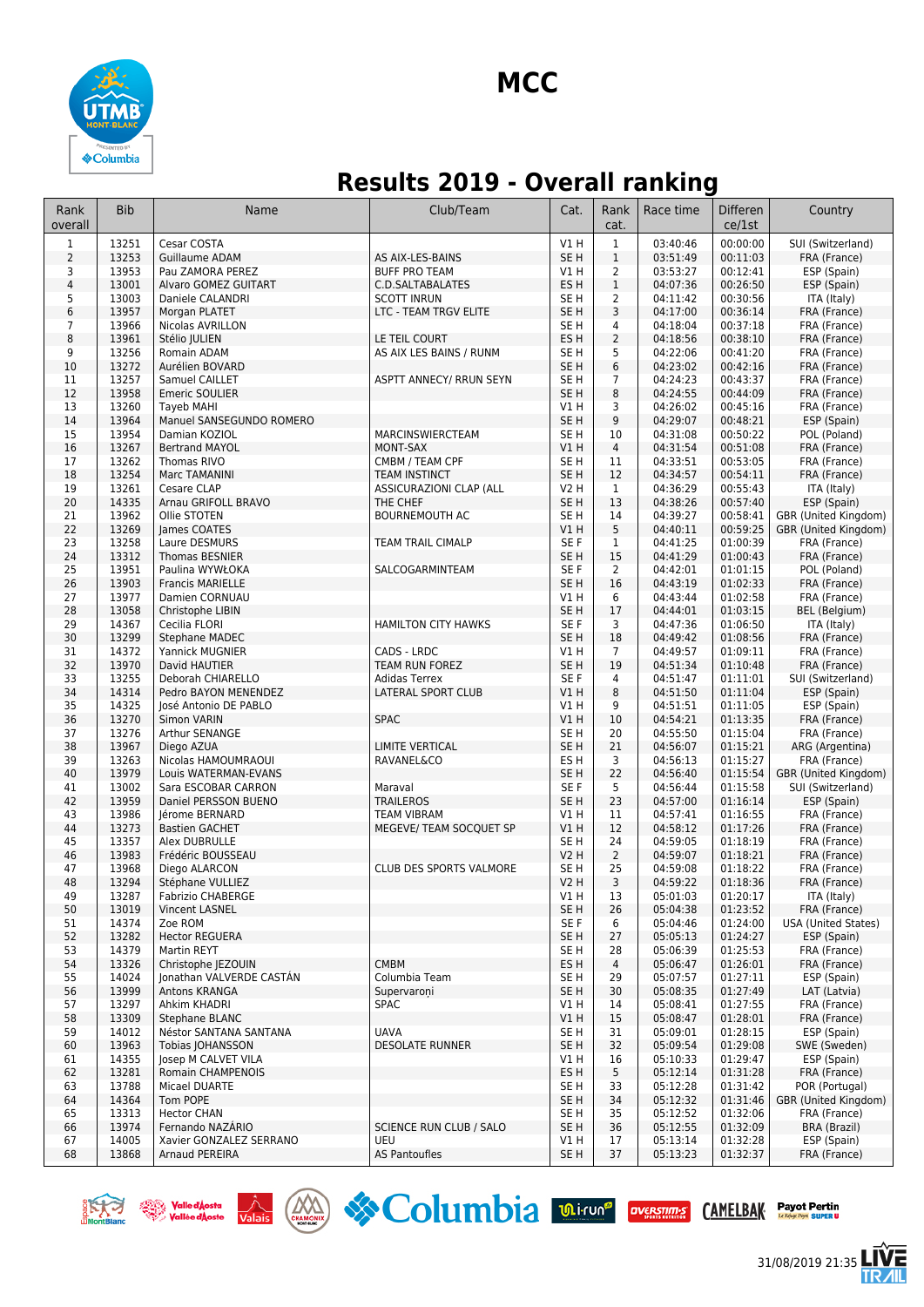

| Rank<br>overall | <b>Bib</b>     | Name                                             | Club/Team                      | Cat.                               | Rank<br>cat.   | Race time            | <b>Differen</b><br>ce/1st | Country                           |
|-----------------|----------------|--------------------------------------------------|--------------------------------|------------------------------------|----------------|----------------------|---------------------------|-----------------------------------|
| 69              | 13289          | Claudio CHERAZ                                   | <b>COURMAYEUR TRAILERS .TR</b> | <b>V2 H</b>                        | $\overline{4}$ | 05:14:08             | 01:33:22                  | ITA (Italy)                       |
| 70              | 13799          | Frédéric GAY                                     | FRED ET JESS                   | SE <sub>H</sub>                    | 38             | 05:14:30             | 01:33:44                  | SUI (Switzerland)                 |
| 71              | 13895          | Fabien DUBY                                      |                                | SE H                               | 39             | 05:14:38             | 01:33:52                  | FRA (France)                      |
| 72              | 14008          | Jakub MROWIEC                                    |                                | SE <sub>H</sub>                    | 40             | 05:15:03             | 01:34:17                  | POL (Poland)                      |
| 73              | 13376          | Florian CHADOURNE                                |                                | SE H                               | 41             | 05:16:21             | 01:35:35                  | FRA (France)                      |
| 74              | 13368          | Nicolas LEGON                                    | <b>FONDATION SALOMON</b>       | V1 H                               | 18             | 05:16:31             | 01:35:45                  | FRA (France)                      |
| 75<br>75        | 13283<br>13359 | Nicolas MONTAGNER<br>Valentin DARBELLAY          | SKI CLUB VELAN-LIDDES          | SE <sub>H</sub><br>ES <sub>H</sub> | 42<br>6        | 05:16:34<br>05:16:34 | 01:35:48<br>01:35:48      | SUI (Switzerland)                 |
| 77              | 13026          | Christophe DECHAMP                               |                                | V1 H                               | 19             | 05:16:41             | 01:35:55                  | SUI (Switzerland)<br>FRA (France) |
| 78              | 13300          | Anthony ROTY                                     | <b>KALENJI TRAIL</b>           | SE <sub>H</sub>                    | 43             | 05:16:54             | 01:36:08                  | FRA (France)                      |
| 79              | 13976          | Matteo MONCELLI                                  | MUGELLO OUTDOOR ASD            | V1 H                               | 20             | 05:18:05             | 01:37:19                  | ITA (Italy)                       |
| 80              | 14300          | Stine Bækgaard OLSEN                             |                                | SE F                               | $\overline{7}$ | 05:18:25             | 01:37:39                  | DEN (Denmark)                     |
| 81              | 13279          | Aline VIARD                                      |                                | SE F                               | 8              | 05:20:53             | 01:40:07                  | FRA (France)                      |
| 82              | 13277          | Jean-Claude PERRET                               |                                | V3H                                | $\mathbf{1}$   | 05:21:25             | 01:40:39                  | FRA (France)                      |
| 83              | 13972          | Javier COLLADO                                   | Duurs Castelló                 | SE <sub>H</sub>                    | 44             | 05:21:45             | 01:40:59                  | ESP (Spain)                       |
| 84              | 13872          | Léo SLEMETT                                      |                                | SE <sub>H</sub>                    | 45             | 05:22:03             | 01:41:17                  | FRA (France)                      |
| 85              | 13271          | Lucie SABITTONI                                  |                                | SE <sub>F</sub>                    | 9              | 05:22:04             | 01:41:18                  | FRA (France)                      |
| 86<br>87        | 14052<br>13387 | David SIFONIOS                                   |                                | SE <sub>H</sub><br>V1H             | 46<br>21       | 05:23:01<br>05:23:06 | 01:42:15<br>01:42:20      | SUI (Switzerland)                 |
| 88              | 13170          | Flavien JOURDAIN<br>Anne Laure ROUX              | TRAIL CLUB SAINT GERVAL        | SE F                               | 10             | 05:23:32             | 01:42:46                  | FRA (France)<br>FRA (France)      |
| 89              | 13978          | Nicolas SENECHAL                                 | ATHLE CALADE VAL DE SAO        | SE <sub>H</sub>                    | 47             | 05:23:38             | 01:42:52                  | FRA (France)                      |
| 90              | 13973          | Romuald GERARD                                   | <b>TEAM LMR PERFORMANCE</b>    | SE <sub>H</sub>                    | 48             | 05:25:13             | 01:44:27                  | FRA (France)                      |
| 91              | 13580          | Mauro DUROUX                                     |                                | V1H                                | 22             | 05:25:24             | 01:44:38                  | ITA (Italy)                       |
| 92              | 13014          | <b>Christian FARQUET</b>                         | LES TROTTEURS DU SIX-BL        | ES <sub>H</sub>                    | $\overline{7}$ | 05:25:32             | 01:44:46                  | SUI (Switzerland)                 |
| 93              | 13315          | Sebastien PITOISET                               | <b>FARCEMENT BON</b>           | SE <sub>H</sub>                    | 49             | 05:26:17             | 01:45:31                  | FRA (France)                      |
| 94              | 13351          | <b>Maurizio PALLAIS</b>                          |                                | VIH                                | 23             | 05:26:36             | 01:45:50                  | ITA (Italy)                       |
| 95              | 13305          | Pierrick DORSAZ                                  |                                | SE H                               | 50             | 05:27:02             | 01:46:16                  | SUI (Switzerland)                 |
| 96              | 13308          | Adrien DELATTRE                                  | LA GABELLE                     | SE <sub>H</sub>                    | 51             | 05:27:16             | 01:46:30                  | FRA (France)                      |
| 97              | 14056          | Pedro GUIMARAES                                  |                                | V2 H                               | 5              | 05:27:19             | 01:46:33                  | POR (Portugal)                    |
| 98              | 14003          | Maksym KOZII                                     | kievkayaks                     | SE <sub>H</sub>                    | 52             | 05:27:22             | 01:46:36                  | UKR (Ukraine)                     |
| 99<br>100       | 13883<br>13302 | Cedric VULLIEZ<br>Gilles PIAZZA                  |                                | V1 H<br><b>V2 H</b>                | 24<br>6        | 05:27:34<br>05:27:43 | 01:46:48<br>01:46:57      | FRA (France)                      |
| 101             | 13278          | <b>Marion SAVOY</b>                              |                                | SE F                               | 11             | 05:27:53             | 01:47:07                  | FRA (France)<br>FRA (France)      |
| 102             | 14365          | Benjamin YARDLEY                                 |                                | SE <sub>H</sub>                    | 53             | 05:28:24             | 01:47:38                  | USA (United States)               |
| 103             | 14002          | Adrian SANCHEZ ALONSO                            | HORIZONTRAIL LANGREO           | SE <sub>H</sub>                    | 54             | 05:29:18             | 01:48:32                  | ESP (Spain)                       |
| 104             | 13988          | Shinichiro DATE                                  |                                | V1H                                | 25             | 05:29:58             | 01:49:12                  | JPN (Japan)                       |
| 105             | 13266          | Cindy BAVEREL                                    | <b>ASOP</b>                    | SE F                               | 12             | 05:30:05             | 01:49:19                  | FRA (France)                      |
| 106             | 13314          | Alain MELON                                      |                                | VIH                                | 26             | 05:30:17             | 01:49:31                  | FRA (France)                      |
| 107             | 13411          | Anthony LATHUILLE-NICOLLET                       |                                | SE <sub>H</sub>                    | 55             | 05:30:29             | 01:49:43                  | FRA (France)                      |
| 108             | 13320          | Jon FIELDEN                                      | <b>CMBM</b>                    | V1 H                               | 27             | 05:30:31             | 01:49:45                  | GBR (United Kingdom)              |
| 109             | 13069          | Corentin LEMIEGRE                                |                                | ES <sub>H</sub>                    | 8              | 05:30:42             | 01:49:56                  | FRA (France)                      |
| 110             | 13317          | Pierino STACCHETTI                               |                                | V3H                                | $\overline{2}$ | 05:31:48             | 01:51:02                  | ITA (Italy)                       |
| 111<br>112      | 13012<br>13292 | Hugo RENAUDIN                                    | <b>ASPTT ANNECY</b><br>EATT    | SE <sub>H</sub><br>SE <sub>H</sub> | 56<br>57       | 05:32:54<br>05:33:15 | 01:52:08<br>01:52:29      | FRA (France)                      |
| 113             | 13407          | Sylvain BARGE<br><b>Thibaut ARNAUD</b>           |                                | SE <sub>H</sub>                    | 58             | 05:33:21             | 01:52:35                  | FRA (France)<br>FRA (France)      |
| 114             | 13995          | Chun Fung TAM                                    | TEAM COLUMBIA HK               | SE <sub>H</sub>                    | 59             | 05:34:47             | 01:54:01                  | HKG (Hong Kong,                   |
|                 |                |                                                  |                                |                                    |                |                      |                           | China)                            |
| 115             | 13885          | Emmanuel CESBRON LAVAU                           |                                | SE H                               | 60             | 05:34:53             | 01:54:07                  | FRA (France)                      |
| 116             | 13419          | Philip BURNETT                                   |                                | <b>V2 H</b>                        | $\overline{7}$ | 05:35:13             | 01:54:27                  | GBR (United Kingdom)              |
| 117             | 13345          | <b>Eric CHAMPENOIS</b>                           |                                | V1 H                               | 28             | 05:36:28             | 01:55:42                  | FRA (France)                      |
| 118             | 14038          | Antonio Javier BARRON JURADO                     | <b>Todo Vertical</b>           | SE <sub>H</sub>                    | 61             | 05:37:22             | 01:56:36                  | ESP (Spain)                       |
| 119             | 13461          | Julien LAUMONIER                                 | <b>CMBM</b>                    | SE H                               | 62             | 05:37:49             | 01:57:03                  | FRA (France)                      |
| 120             | 14067          | Mickaël ROBERT                                   |                                | SE H                               | 63             | 05:40:17             | 01:59:31                  | FRA (France)                      |
| 121             | 13742          | Zuzana KUDELOVA                                  | <b>CHAMBERY TRIATHLON</b>      | SE F                               | 13             | 05:40:28             | 01:59:42                  | FRA (France)                      |
| 122<br>123      | 13428          | Matthieu MELON<br>Pascal SIMOND                  |                                | ES <sub>H</sub><br><b>V2 H</b>     | 9<br>8         | 05:41:53<br>05:43:00 | 02:01:07<br>02:02:14      | FRA (France)                      |
| 124             | 13366<br>14099 | Nicolas LENGLET                                  |                                |                                    | 29             | 05:43:04             | 02:02:18                  | FRA (France)<br>FRA (France)      |
| 125             | 13353          | Elise GEORGET                                    |                                | V1H<br>SE F                        | 14             | 05:43:16             | 02:02:30                  | FRA (France)                      |
| 126             | 13446          | David BERTHET                                    |                                | SE <sub>H</sub>                    | 64             | 05:43:19             | 02:02:33                  | FRA (France)                      |
| 127             | 14350          | Derek SCOTT                                      | <b>COLUMBIA MONTRAIL</b>       | SE H                               | 65             | 05:43:30             | 02:02:44                  | <b>USA (United States)</b>        |
| 128             | 13998          | Coralie WERBROUCK                                |                                | SE F                               | 15             | 05:44:05             | 02:03:19                  | FRA (France)                      |
| 129             | 13985          | Carmen BIOSCA                                    |                                | SE F                               | 16             | 05:44:22             | 02:03:36                  | FRA (France)                      |
| 130             | 13071          | François-Eric CORMIER                            | CIE GUIDES CHAMONIX            | V2 H                               | 9              | 05:45:03             | 02:04:17                  | FRA (France)                      |
| 131             | 13112          | Mehmet Gürcan KAŞKIR                             |                                | SE H                               | 66             | 05:45:08             | 02:04:22                  | TUR (Turkey)                      |
| 132             | 13268          | Katrin BIELER                                    | <b>Bielerine</b>               | SE F                               | 17             | 05:45:11             | 02:04:25                  | ITA (Italy)                       |
| 133             | 13984          | Anna VENTURA                                     | ASS. ESP. MOUNTAIN RUNN        | SE F                               | 18             | 05:45:30             | 02:04:44                  | ESP (Spain)                       |
| 134             | 13477          | Mathieu CHARPIN                                  |                                | SE <sub>H</sub>                    | 67             | 05:45:58             | 02:05:12                  | FRA (France)                      |
| 135             | 13851<br>13414 | Corentin LEROY                                   |                                | SE H<br>V1H                        | 68             | 05:46:40             | 02:05:54<br>02:05:55      | FRA (France)                      |
| 136<br>137      | 13435          | <b>Stephane CARBONI</b><br>Jeremy CHAPON-DIERNAZ | LA FERME DES CIMES             | ES H                               | 30<br>10       | 05:46:41<br>05:47:41 | 02:06:55                  | FRA (France)<br>FRA (France)      |
| 138             | 13409          | Frédéric DOUMENGEUX-TUCOULET                     |                                | VIH                                | 31             | 05:49:19             | 02:08:33                  | FRA (France)                      |
| 139             | 13377          | Stéphane AUDRAN                                  |                                | V1 H                               | 32             | 05:49:36             | 02:08:50                  | FRA (France)                      |
| 140             | 14139          | Andy TORO                                        |                                | SE <sub>H</sub>                    | 69             | 05:50:05             | 02:09:19                  | VEN (Venezuela)                   |
| 141             | 13434          | Kevin BOT                                        |                                | SE H                               | 70             | 05:50:12             | 02:09:26                  | FRA (France)                      |
| 142             | 14345          | Matteo PANGALLO                                  | GEIE TUNNEL DU MONT BLA        | SE <sub>H</sub>                    | 71             | 05:50:27             | 02:09:41                  | ITA (Italy)                       |
|                 |                |                                                  |                                |                                    |                |                      |                           |                                   |







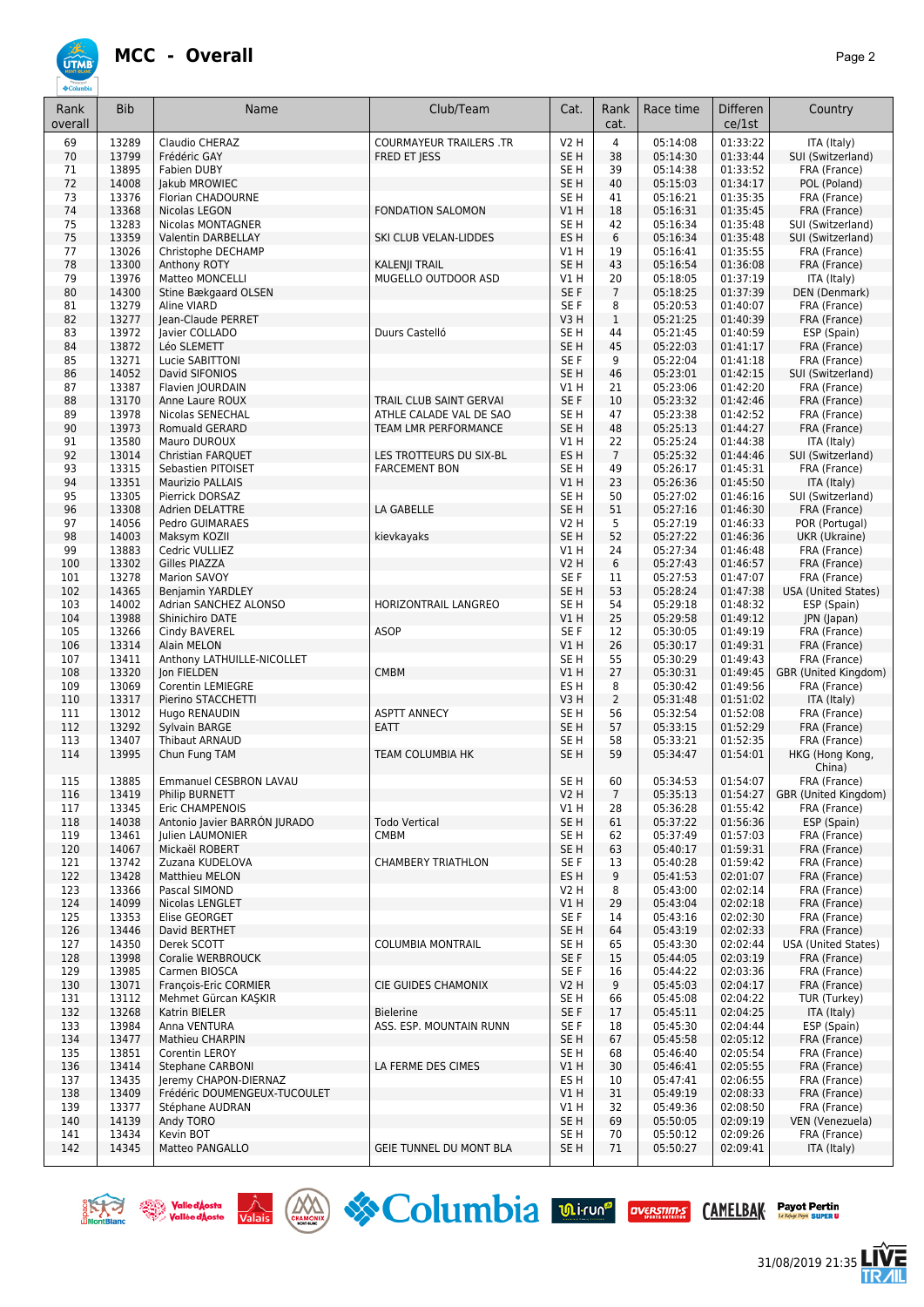

**UTMB** 

| Rank<br>overall | <b>Bib</b>     | Name                                          | Club/Team                      | Cat.                               | Rank<br>cat.         | Race time            | <b>Differen</b><br>ce/1st | Country                              |
|-----------------|----------------|-----------------------------------------------|--------------------------------|------------------------------------|----------------------|----------------------|---------------------------|--------------------------------------|
| 143             | 14043          | Francisco José MARTÍNEZ GARCÍA                | CLUB NOVELDER DE MUNTAN        | <b>V2 H</b>                        | 10                   | 05:51:22             | 02:10:36                  | ESP (Spain)                          |
| 144             | 13084          | Jacky PECHE                                   | <b>CMBM</b>                    | V3H                                | 3                    | 05:51:27             | 02:10:41                  | FRA (France)                         |
| 145             | 13068<br>13990 | Patrick BERAUD                                |                                | V2 H                               | 11                   | 05:51:29             | 02:10:43                  | SUI (Switzerland)                    |
| 146<br>147      | 14036          | Jean-Marc LE BEL<br>Jean-Luc AMSTUTZ          | <b>LISSES</b>                  | <b>V2 H</b><br>V3H                 | 12<br>4              | 05:52:05<br>05:52:10 | 02:11:19<br>02:11:24      | FRA (France)<br>SUI (Switzerland)    |
| 148             | 14306          | <b>Brooke WELLS</b>                           |                                | SE <sub>F</sub>                    | 19                   | 05:52:38             | 02:11:52                  | <b>USA (United States)</b>           |
| 149             | 13356          | Daniel DUCLOS                                 | <b>AVOC</b>                    | V3H                                | 5                    | 05:52:52             | 02:12:06                  | FRA (France)                         |
| 150             | 14022          | Albert CARBONELL DUAYGÜES                     | <b>CLUB BTT MONTBIKE</b>       | <b>V1 H</b>                        | 33                   | 05:52:57             | 02:12:11                  | ESP (Spain)                          |
| 151             | 14126          | Mark CHASE                                    | <b>COLUMBIA SPORTSWEAR</b>     | SE <sub>H</sub>                    | 72                   | 05:53:31             | 02:12:45                  | GBR (United Kingdom)                 |
| 152<br>153      | 13290<br>13399 | Daniele BLANC<br>Rémy DE SOUSA                | <b>EVIAN OFF COURSE</b>        | $VI$ F<br>SE H                     | $\mathbf{1}$<br>73   | 05:53:58<br>05:55:01 | 02:13:12<br>02:14:15      | FRA (France)<br>SUI (Switzerland)    |
| 154             | 14047          | <b>Emmanuel FEDON</b>                         | ON                             | VIH                                | 34                   | 05:55:20             | 02:14:34                  | FRA (France)                         |
| 155             | 13965          | Fanny RUBIN                                   | ON                             | SE F                               | 20                   | 05:55:21             | 02:14:35                  | FRA (France)                         |
| 156             | 13550          | <b>Baptiste LEPOIDEVIN</b>                    |                                | SE H                               | 74                   | 05:55:35             | 02:14:49                  | FRA (France)                         |
| 157             | 14060          | William MCBRIDE                               | <b>COLUMBIA MONTRAIL</b>       | SE <sub>H</sub>                    | 75                   | 05:55:42             | 02:14:56                  | <b>USA (United States)</b>           |
| 158             | 13475          | Jérôme GIRE                                   |                                | SE <sub>H</sub>                    | 76                   | 05:56:33             | 02:15:47                  | FRA (France)                         |
| 159<br>160      | 14031<br>13396 | Francesco TEDESCO<br><b>Florent BESNIER</b>   |                                | V1H<br>SE <sub>H</sub>             | 35<br>77             | 05:56:37<br>05:56:39 | 02:15:51<br>02:15:53      | ITA (Italy)<br>FRA (France)          |
| 161             | 13980          | Marc BRESCOLÍ BADIA                           | <b>CENTRE EXCURSIONISTA TR</b> | SE <sub>H</sub>                    | 78                   | 05:56:44             | 02:15:58                  | ESP (Spain)                          |
| 162             | 13530          | <b>Christian RICHARD</b>                      |                                | SE <sub>H</sub>                    | 79                   | 05:56:52             | 02:16:06                  | SUI (Switzerland)                    |
| 163             | 13032          | Jean-Pierre LECLERC                           |                                | <b>V2 H</b>                        | 13                   | 05:57:42             | 02:16:56                  | FRA (France)                         |
| 164             | 13887          | Benjamin Laurent HEDDE                        |                                | SE <sub>H</sub>                    | 80                   | 05:57:45             | 02:16:59                  | FRA (France)                         |
| 165<br>166      | 14032<br>13989 | Loyd PURVIS<br>Dorota KACZMAREK               |                                | V1H<br>SE F                        | 36<br>21             | 05:58:02<br>05:58:06 | 02:17:16<br>02:17:20      | GBR (United Kingdom)<br>POL (Poland) |
| 166             | 14017          | Tomasz Jakub KRAUSE                           |                                | SE H                               | 81                   | 05:58:06             | 02:17:20                  | POL (Poland)                         |
| 168             | 13484          | Maxime TISSIERES                              | LA FOULEE SAILLONINTZE         | SE <sub>H</sub>                    | 82                   | 05:58:11             | 02:17:25                  | SUI (Switzerland)                    |
| 169             | 14080          | Paul CHRISTIAN                                | <b>Maverick Trail Division</b> | SE <sub>H</sub>                    | 83                   | 05:58:14             | 02:17:28                  | GBR (United Kingdom)                 |
| 170             | 14035          | Miquel ORO                                    |                                | V1H                                | 37                   | 05:58:17             | 02:17:31                  | ESP (Spain)                          |
| 171             | 13440          | Yann MARANGONE                                | <b>VCMB</b>                    | V1H                                | 38                   | 05:58:18             | 02:17:32                  | FRA (France)                         |
| 172<br>173      | 13340<br>13421 | Anthony PINCHERELLE<br>Nicolas BAUD           |                                | SE <sub>H</sub><br>ES <sub>H</sub> | 84<br>11             | 05:58:19<br>05:58:54 | 02:17:33<br>02:18:08      | FRA (France)                         |
| 174             | 14088          | Cyrille OLLAGNIER                             |                                | SE <sub>H</sub>                    | 85                   | 05:59:51             | 02:19:05                  | FRA (France)<br>FRA (France)         |
| 175             | 13333          | Corrado MOSCONI                               | <b>INRUN</b>                   | V2 H                               | 14                   | 06:00:09             | 02:19:23                  | ITA (Italy)                          |
| 176             | 14004          | <b>Florine MARIN</b>                          |                                | SE F                               | 22                   | 06:00:11             | 02:19:25                  | FRA (France)                         |
| 177             | 14021          | Fumihiko MIYAKE                               |                                | SE <sub>H</sub>                    | 86                   | 06:01:08             | 02:20:22                  | JPN (Japan)                          |
| 178             | 14015          | Andoni BADIOLA GURIDI                         | <b>HANKALUZE TRAIL</b>         | SE <sub>H</sub>                    | 87                   | 06:01:22             | 02:20:36                  | ESP (Spain)                          |
| 179<br>180      | 13519<br>13041 | <b>Fabrice GHISOLI</b><br>Jean-Michel TREBOUX |                                | SE H<br><b>V2 H</b>                | 88<br>15             | 06:02:10<br>06:02:46 | 02:21:24<br>02:22:00      | SUI (Switzerland)<br>FRA (France)    |
| 180             | 13488          | Olivier BOURCET                               |                                | V2 H                               | 15                   | 06:02:46             | 02:22:00                  | FRA (France)                         |
| 182             | 14112          | Olivier DEJEAN                                | <b>USMETRO</b>                 | <b>V2 H</b>                        | 17                   | 06:03:28             | 02:22:42                  | FRA (France)                         |
| 183             | 13426          | Patrick PETEY                                 |                                | V1H                                | 39                   | 06:03:40             | 02:22:54                  | ITA (Italy)                          |
| 184             | 13516          | David COMPAGNONE                              |                                | VIH                                | 40                   | 06:03:58             | 02:23:12                  | FRA (France)                         |
| 185<br>186      | 14117<br>13474 | <b>Ierome PAILLAT</b><br>Olivier LARDET       |                                | <b>V1 H</b><br>VIH                 | 41<br>42             | 06:04:20<br>06:05:17 | 02:23:34<br>02:24:31      | FRA (France)<br>FRA (France)         |
| 187             | 14157          | <b>Matthieu MISCHLER</b>                      | CMBM                           | SE <sub>H</sub>                    | 89                   | 06:05:39             | 02:24:53                  | FRA (France)                         |
| 188             | 13540          | Andris CROSE                                  | <b>NON</b>                     | SE <sub>H</sub>                    | 90                   | 06:05:44             | 02:24:58                  | ITA (Italy)                          |
| 189             | 13386          | Jordan MARCHIORO                              | <b>FAUCIGNY ATHLETIC CLUB</b>  | SE H                               | 91                   | 06:06:00             | 02:25:14                  | FRA (France)                         |
| 189             | 13455          | Kevin PERCHE                                  |                                | SE <sub>H</sub>                    | 91                   | 06:06:00             | 02:25:14                  | FRA (France)                         |
| 191<br>192      | 13291<br>13311 | Lucile MICHEL<br>Thomas DUROCHER              | CMBM                           | SE F<br>SE H                       | 23<br>93             | 06:06:13<br>06:06:14 | 02:25:27<br>02:25:28      | FRA (France)<br>FRA (France)         |
| 193             | 13566          | Sebastien PASQUIER                            |                                | V1H                                | 43                   | 06:06:43             | 02:25:57                  | FRA (France)                         |
| 194             | 13433          | Cyril BRISSARD                                | LEVALLOIS SC                   | V2 H                               | 18                   | 06:07:06             | 02:26:20                  | FRA (France)                         |
| 195             | 13420          | José ARNAL                                    |                                | V1H                                | 44                   | 06:07:15             | 02:26:29                  | SUI (Switzerland)                    |
| 196             | 13349          | Gaetan AGNETTI                                |                                | SE <sub>H</sub>                    | 94                   | 06:07:45             | 02:26:59                  | FRA (France)                         |
| 197<br>198      | 13840<br>13858 | Julien GUILLARD<br>Jonathan BINKS             |                                | SE H<br>VIH                        | 95<br>45             | 06:07:50<br>06:08:26 | 02:27:04<br>02:27:40      | FRA (France)<br>GBR (United Kingdom) |
| 199             | 14351          | Abe YOSHIRO                                   | RAIDLIGHT-JPAN                 | V1H                                | 46                   | 06:08:40             | 02:27:54                  | JPN (Japan)                          |
| 200             | 13323          | Pierre ROSSIER                                | <b>SKI-CLUB MARTIGNY</b>       | SE <sub>H</sub>                    | 96                   | 06:08:50             | 02:28:04                  | SUI (Switzerland)                    |
| 201             | 13829          | Mathieu SOCQUET                               |                                | SE H                               | 97                   | 06:09:02             | 02:28:16                  | FRA (France)                         |
| 202             | 13448          | Alexandre PERRET                              |                                | SE <sub>H</sub>                    | 98                   | 06:09:12             | 02:28:26                  | FRA (France)                         |
| 203             | 13285          | Elisa FERNANDEZ                               | CMBM                           | SE F                               | 24                   | 06:09:14             | 02:28:28                  | FRA (France)                         |
| 204<br>205      | 13534<br>13293 | Rui MESTRE<br>Ondine BECQUART                 |                                | VIH<br>SE F                        | 47<br>25             | 06:10:31<br>06:10:43 | 02:29:45<br>02:29:57      | SUI (Switzerland)<br>FRA (France)    |
| 206             | 13618          | Philippe BUISSON                              |                                | V2H                                | 19                   | 06:10:44             | 02:29:58                  | FRA (France)                         |
| 207             | 13331          | David DEPARDE                                 | CMBM                           | V1H                                | 48                   | 06:11:06             | 02:30:20                  | FRA (France)                         |
| 208             | 13390          | Yann DESPICHT                                 |                                | SE <sub>H</sub>                    | 99                   | 06:11:07             | 02:30:21                  | FRA (France)                         |
| 209             | 13016          | Anne BENOIT                                   | BETHUNE ATHLETISME             | SE F                               | 26                   | 06:11:49             | 02:31:03                  | FRA (France)                         |
| 210<br>211      | 13023<br>14001 | Jean-Pierre SERASSET<br>Perrine MAILLET       | <b>CMBM</b>                    | <b>V2 H</b><br>$VI$ F              | 20<br>$\overline{2}$ | 06:12:01<br>06:12:20 | 02:31:15<br>02:31:34      | FRA (France)<br>FRA (France)         |
| 212             | 13337          | Nicolas ENJALBERT                             | WGTN THE CREW                  | VIH                                | 49                   | 06:12:23             | 02:31:37                  | FRA (France)                         |
| 213             | 13310          | Sebastien BOCHATON                            |                                | SE <sub>H</sub>                    | 100                  | 06:12:30             | 02:31:44                  | FRA (France)                         |
| 214             | 13301          | Igor RUBBO                                    |                                | V2 H                               | 21                   | 06:12:39             | 02:31:53                  | ITA (Italy)                          |
| 215             | 14049          | Joao NEVES                                    |                                | SE H                               | 101                  | 06:13:20             | 02:32:34                  | POR (Portugal)                       |
| 216<br>217      | 13778<br>13875 | Chloé HUGUES<br>Stéphane VAN HECKE            |                                | SE F<br>V1 H                       | 27<br>50             | 06:14:43<br>06:14:52 | 02:33:57<br>02:34:06      | FRA (France)<br>BEL (Belgium)        |







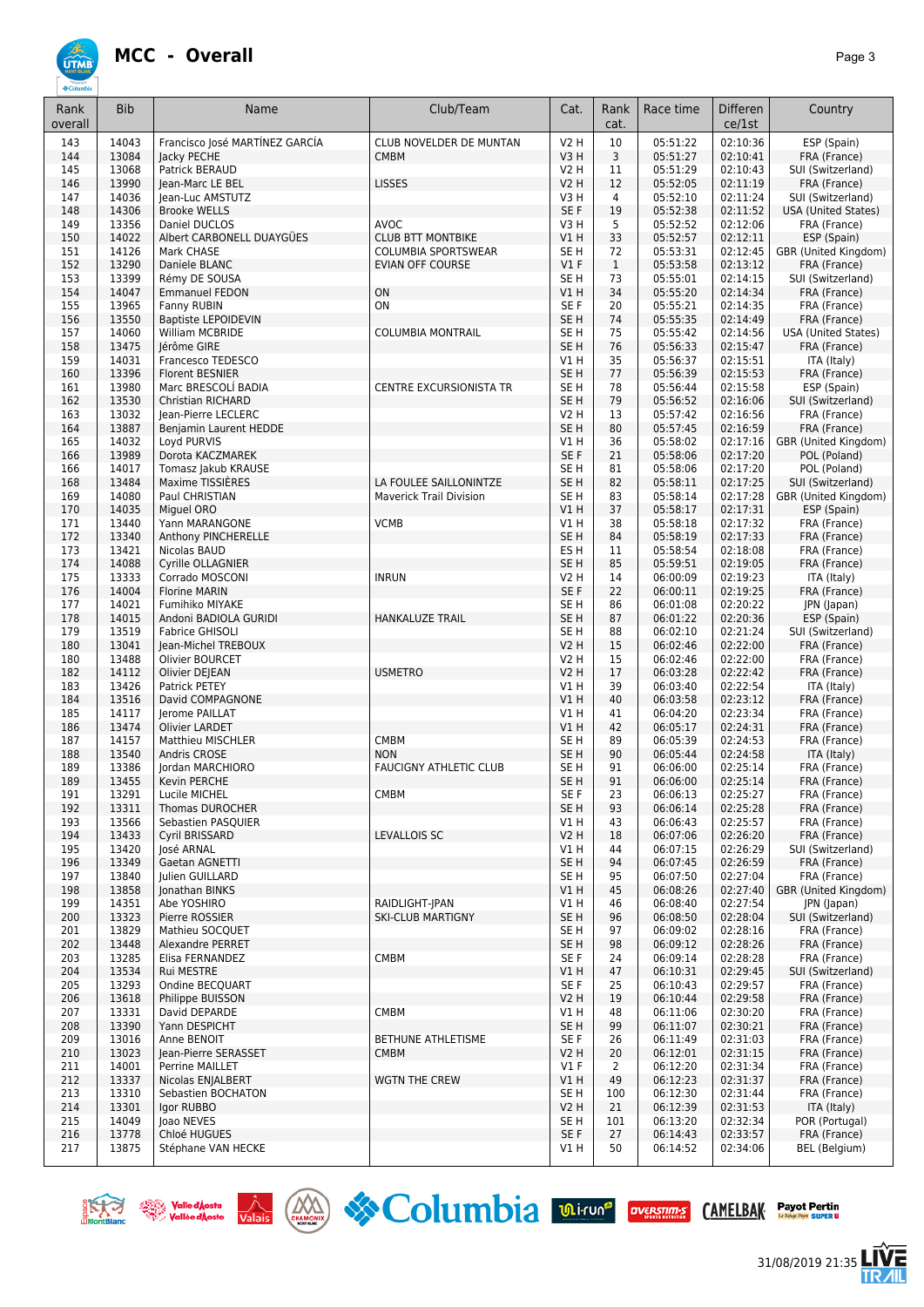

| Rank<br>overall | <b>Bib</b>     | Name                                          | Club/Team                                           | Cat.                               | Rank<br>cat.         | Race time            | <b>Differen</b><br>ce/1st | Country                                      |
|-----------------|----------------|-----------------------------------------------|-----------------------------------------------------|------------------------------------|----------------------|----------------------|---------------------------|----------------------------------------------|
| 218             | 14316          | <b>Elliot BERTHELOT</b>                       |                                                     | SE <sub>H</sub>                    | 102                  | 06:15:06             | 02:34:20                  | FRA (France)                                 |
| 219             | 14158          | Rhys HENDERSON                                |                                                     | V3H                                | 6                    | 06:15:14             | 02:34:28                  | GBR (United Kingdom)                         |
| 220<br>221      | 13050<br>13593 | Thierry BOULAND<br>Jorge REBELO               | <b>LYON RUNNING CREW</b><br><b>AZORES TRAIL RUN</b> | V3 H<br>V1H                        | $\overline{7}$<br>51 | 06:16:01<br>06:16:12 | 02:35:15<br>02:35:26      | FRA (France)<br>POR (Portugal)               |
| 222             | 14328          | Julien DOTTRENS                               |                                                     | V1 H                               | 52                   | 06:16:24             | 02:35:38                  | SUI (Switzerland)                            |
| 223             | 13382          | Kay LINGHOFF                                  | <b>SCOTT</b>                                        | <b>V2 H</b>                        | 22                   | 06:16:26             | 02:35:40                  | SWE (Sweden)                                 |
| 224             | 13503          | Alexandre SERAIN                              |                                                     | SE <sub>H</sub>                    | 103                  | 06:16:52             | 02:36:06                  | FRA (France)                                 |
| 225             | 14344          | <b>Scott MCLEAN</b>                           |                                                     | V1H                                | 53                   | 06:16:54             | 02:36:08                  | AUS (Australia)                              |
| 226<br>227      | 13432<br>14172 | <b>Emmanuel LEBEAU</b><br>Michael LEVI        | MESH RUNNING CLUB / SAL                             | V1 H<br>V1H                        | 54<br>55             | 06:16:57<br>06:17:02 | 02:36:11<br>02:36:16      | FRA (France)<br>SUI (Switzerland)            |
| 228             | 14310          | Xavier CARRERAS                               |                                                     | V1 H                               | 56                   | 06:17:19             | 02:36:33                  | ESP (Spain)                                  |
| 229             | 13324          | Romain BURVENIQUE                             |                                                     | SE <sub>H</sub>                    | 104                  | 06:17:24             | 02:36:38                  | FRA (France)                                 |
| 230             | 13512          | Nicolas BELISSENT                             |                                                     | ES <sub>H</sub>                    | 12                   | 06:17:26             | 02:36:40                  | FRA (France)                                 |
| 231             | 13586          | Jean-Paul MAYE                                |                                                     | V <sub>2</sub> H                   | 23                   | 06:17:49             | 02:37:03                  | SUI (Switzerland)                            |
| 232<br>233      | 13322<br>14019 | Julie BARBET<br>Guadalupe MONROY ESPEJO       | <b>CLUB MONTANA TRALHILERO</b>                      | SE <sub>F</sub><br>SE F            | 28<br>29             | 06:18:42<br>06:18:51 | 02:37:56<br>02:38:05      | FRA (France)<br>ESP (Spain)                  |
| 234             | 13507          | Georges-André LATTION                         | <b>CRISTAL SPORT</b>                                | V1 H                               | 57                   | 06:18:57             | 02:38:11                  | SUI (Switzerland)                            |
| 235             | 13341          | Luce LEAL                                     |                                                     | SE F                               | 30                   | 06:19:02             | 02:38:16                  | FRA (France)                                 |
| 236             | 13011          | Lia BADICEANU                                 |                                                     | SE F                               | 31                   | 06:19:10             | 02:38:24                  | FRA (France)                                 |
| 237             | 13460          | Jean-Luc MONIN                                |                                                     | <b>V2 H</b>                        | 24                   | 06:19:39             | 02:38:53                  | FRA (France)                                 |
| 238             | 13494          | Clément RAUSIS<br>Nasser TAHANI               |                                                     | SE <sub>H</sub><br>SE <sub>H</sub> | 105<br>106           | 06:19:43<br>06:20:05 | 02:38:57                  | SUI (Switzerland)                            |
| 239<br>240      | 13472<br>13533 | André-Marcel RODUIT                           | <b>TROTTEURS</b>                                    | V3H                                | 8                    | 06:20:13             | 02:39:19<br>02:39:27      | FRA (France)<br>SUI (Switzerland)            |
| 241             | 13521          | Jérôme DUTHU                                  | <b>ECRA CHATILLONNAIS</b>                           | V1 H                               | 58                   | 06:20:39             | 02:39:53                  | FRA (France)                                 |
| 242             | 14175          | Kotaro KAWAI                                  |                                                     | SE <sub>H</sub>                    | 107                  | 06:20:51             | 02:40:05                  | JPN (Japan)                                  |
| 243             | 13529          | Gérard MOULIN                                 | <b>TEAM OSEO</b>                                    | V1H                                | 59                   | 06:21:10             | 02:40:24                  | SUI (Switzerland)                            |
| 244             | 13194          | Kévin MTZAIKOFF                               |                                                     | SE <sub>H</sub>                    | 108                  | 06:21:18             | 02:40:32                  | FRA (France)                                 |
| 245<br>245      | 13344<br>13350 | Giovanni IENARO<br>Francescantonio MANGIARDI  | <b>INRUN</b>                                        | V1H<br>V1 H                        | 60<br>60             | 06:21:23<br>06:21:23 | 02:40:37<br>02:40:37      | ITA (Italy)<br>ITA (Italy)                   |
| 247             | 13304          | lessica ROSSET                                | <b>CMBM</b>                                         | SE F                               | 32                   | 06:21:33             | 02:40:47                  | FRA (France)                                 |
| 248             | 13067          | <b>Emmanuel DAUTRICOURT</b>                   |                                                     | V1 H                               | 62                   | 06:21:40             | 02:40:54                  | FRA (France)                                 |
| 249             | 13453          | Alan BECKWITH                                 |                                                     | V1H                                | 63                   | 06:22:13             | 02:41:27                  | GBR (United Kingdom)                         |
| 250             | 13454          | Fabien DURAFFORT                              |                                                     | SE <sub>H</sub>                    | 109                  | 06:23:06             | 02:42:20                  | FRA (France)                                 |
| 251<br>251      | 13175<br>13408 | Franck BILLMANN<br>Romain MORAND              | <b>STIFTUNG CHIRURGIE</b>                           | V1H<br>V1 H                        | 64<br>64             | 06:24:17<br>06:24:17 | 02:43:31<br>02:43:31      | FRA (France)<br>FRA (France)                 |
| 253             | 13086          | Lionel BROILLIARD                             |                                                     | V1 H                               | 66                   | 06:24:42             | 02:43:56                  | FRA (France)                                 |
| 253             | 14093          | <b>Pierre CARRIER</b>                         |                                                     | V3 H                               | 9                    | 06:24:42             | 02:43:56                  | FRA (France)                                 |
| 255             | 14009          | Caroline VIDAL                                | IBM NICE SOPHIA ANTIPOL                             | $VI$ F                             | 3                    | 06:24:43             | 02:43:57                  | FRA (France)                                 |
| 256             | 14315          | Luciano AQUINO                                |                                                     | SE <sub>H</sub>                    | 110                  | 06:25:06             | 02:44:20                  | BRA (Brazil)                                 |
| 257<br>258      | 13125<br>14132 | Gilbert BOUILLET<br>Alessandro LANDINI        |                                                     | V3H<br>SE <sub>H</sub>             | 10<br>111            | 06:25:11<br>06:25:13 | 02:44:25<br>02:44:27      | FRA (France)<br>ITA (Italy)                  |
| 259             | 13565          | Cédric LUISIER                                | LA FOULEE SAILLONINTZE                              | V1H                                | 67                   | 06:25:28             | 02:44:42                  | SUI (Switzerland)                            |
| 260             | 13109          | David GRANDCHAMP                              | GARAGE DE LA DOUANE SAR                             | SE <sub>H</sub>                    | 112                  | 06:26:09             | 02:45:23                  | SUI (Switzerland)                            |
| 261             | 14177          | Jerome BRUN                                   |                                                     | V1H                                | 68                   | 06:26:11             | 02:45:25                  | FRA (France)                                 |
| 262             | 13757          | Margaux SEGRAIS                               |                                                     | SE F                               | 33                   | 06:26:30             | 02:45:44                  | FRA (France)                                 |
| 263<br>264      | 13061<br>14026 | <b>Tony CHARLOT</b><br><b>Wolfgang BRAUN</b>  | TV KONZEN                                           | SE <sub>H</sub><br>V3 H            | 113<br>11            | 06:26:35<br>06:26:50 | 02:45:49<br>02:46:04      | FRA (France)<br>GER (Germany)                |
| 265             | 13288          | Francesca GRAZIANO                            | <b>CMBM</b>                                         | SE <sub>F</sub>                    | 34                   | 06:26:54             | 02:46:08                  | ITA (Italy)                                  |
| 266             | 13327          | Marina AZZOPARDI-PELLEGRINI                   |                                                     | V1 F                               | 4                    | 06:27:09             | 02:46:23                  | FRA (France)                                 |
| 267             | 13844          | <b>Tanguy CHIRENT</b>                         |                                                     | ES H                               | 13                   | 06:27:21             | 02:46:35                  | FRA (France)                                 |
| 268             | 14107          | <b>Tomasz MAZUREK</b>                         | DOKTORBIEGA DOCTORRUNS                              | V1 H                               | 69                   | 06:28:13             | 02:47:27                  | POL (Poland)                                 |
| 269<br>270      | 13158<br>13425 | Auriane DELECOUR<br>Laurent DUCLOS            |                                                     | ES <sub>F</sub><br>V1 H            | $\mathbf{1}$<br>70   | 06:28:16<br>06:28:29 | 02:47:30<br>02:47:43      | FRA (France)<br>FRA (France)                 |
| 271             | 14087          | Jérémy CORDONNIER                             |                                                     | SE <sub>H</sub>                    | 114                  | 06:28:32             | 02:47:46                  | FRA (France)                                 |
| 272             | 13864          | Gordon LAWON                                  |                                                     | V <sub>2</sub> H                   | 25                   | 06:28:48             | 02:48:02                  | GBR (United Kingdom)                         |
| 273             | 14156          | Nicolas LASNIER                               |                                                     | SE <sub>H</sub>                    | 115                  | 06:29:01             | 02:48:15                  | FRA (France)                                 |
| 274             | 13009          | Laurent LANGOISSEUR<br><b>Emmanuel ROSSET</b> | CMBM                                                | V <sub>2</sub> H                   | 26                   | 06:29:28             | 02:48:42                  | FRA (France)                                 |
| 275<br>276      | 13082<br>14064 | Emilien CAMILLIERI                            | TRAIL CLUB DES FOUS                                 | SE <sub>H</sub><br>SE H            | 116<br>117           | 06:29:32<br>06:29:33 | 02:48:46<br>02:48:47      | SUI (Switzerland)<br>FRA (France)            |
| 277             | 14142          | David PELEGAY SALAS                           | El Caidero Tauste                                   | SE H                               | 118                  | 06:29:38             | 02:48:52                  | ESP (Spain)                                  |
| 278             | 14311          | Julien CHIAVASSA                              |                                                     | V1 H                               | 71                   | 06:29:54             | 02:49:08                  | FRA (France)                                 |
| 279             | 13981          | Fung In TAI                                   | TEAM COLUMBIA HONG KONG                             | SE F                               | 35                   | 06:29:55             | 02:49:09                  | HKG (Hong Kong,<br>China)                    |
| 280             | 13437          | Maxime CHIARELLI                              | PELLISSIER SPORT                                    | SE <sub>H</sub>                    | 119                  | 06:29:57             | 02:49:11                  | SUI (Switzerland)                            |
| 281             | 14098          | <b>Helmut HOFF</b>                            | TV KONZEN                                           | V3H                                | 12                   | 06:30:01             | 02:49:15                  | GER (Germany)                                |
| 282<br>283      | 13436<br>13470 | Philippe CRISTOL<br>Chris FALKINER            |                                                     | V3 H<br>V <sub>2</sub> H           | 13<br>27             | 06:30:37<br>06:30:42 | 02:49:51<br>02:49:56      | FRA (France)<br>GBR (United Kingdom)         |
| 284             | 14101          | Frédéric ROUSSET                              | <b>USA AUBENAS</b>                                  | V2 H                               | 28                   | 06:30:44             | 02:49:58                  | FRA (France)                                 |
| 285             | 13020          | Géraldine DE CASTRO                           |                                                     | SE F                               | 36                   | 06:30:49             | 02:50:03                  | FRA (France)                                 |
| 286             | 13325          | <b>Emilie SALLET</b>                          |                                                     | SE F                               | 37                   | 06:30:50             | 02:50:04                  | FRA (France)                                 |
| 287             | 13397          | Doug MAYER                                    | <b>RUN THE ALPS</b>                                 | V2 H                               | 29                   | 06:30:56             | 02:50:10                  | <b>USA (United States)</b>                   |
| 287<br>289      | 13994<br>14018 | Georgina SMITH<br>Giles RUCK                  | <b>RUN THE ALPS</b>                                 | SE F<br>V2 H                       | 38<br>30             | 06:30:56<br>06:30:57 | 02:50:10<br>02:50:11      | GBR (United Kingdom)<br>GBR (United Kingdom) |
| 289             | 14280          | <b>Emily ANDREW</b>                           | <b>CMBM</b>                                         | SE F                               | 39                   | 06:30:57             | 02:50:11                  | FRA (France)                                 |
| 291             | 14104          | Alexis BLANC                                  | FREE RUNNERS LE CLUB                                | V1 H                               | 72                   | 06:31:05             | 02:50:19                  | FRA (France)                                 |







```
Payot Pertin<br>Longs ng Sures U
```
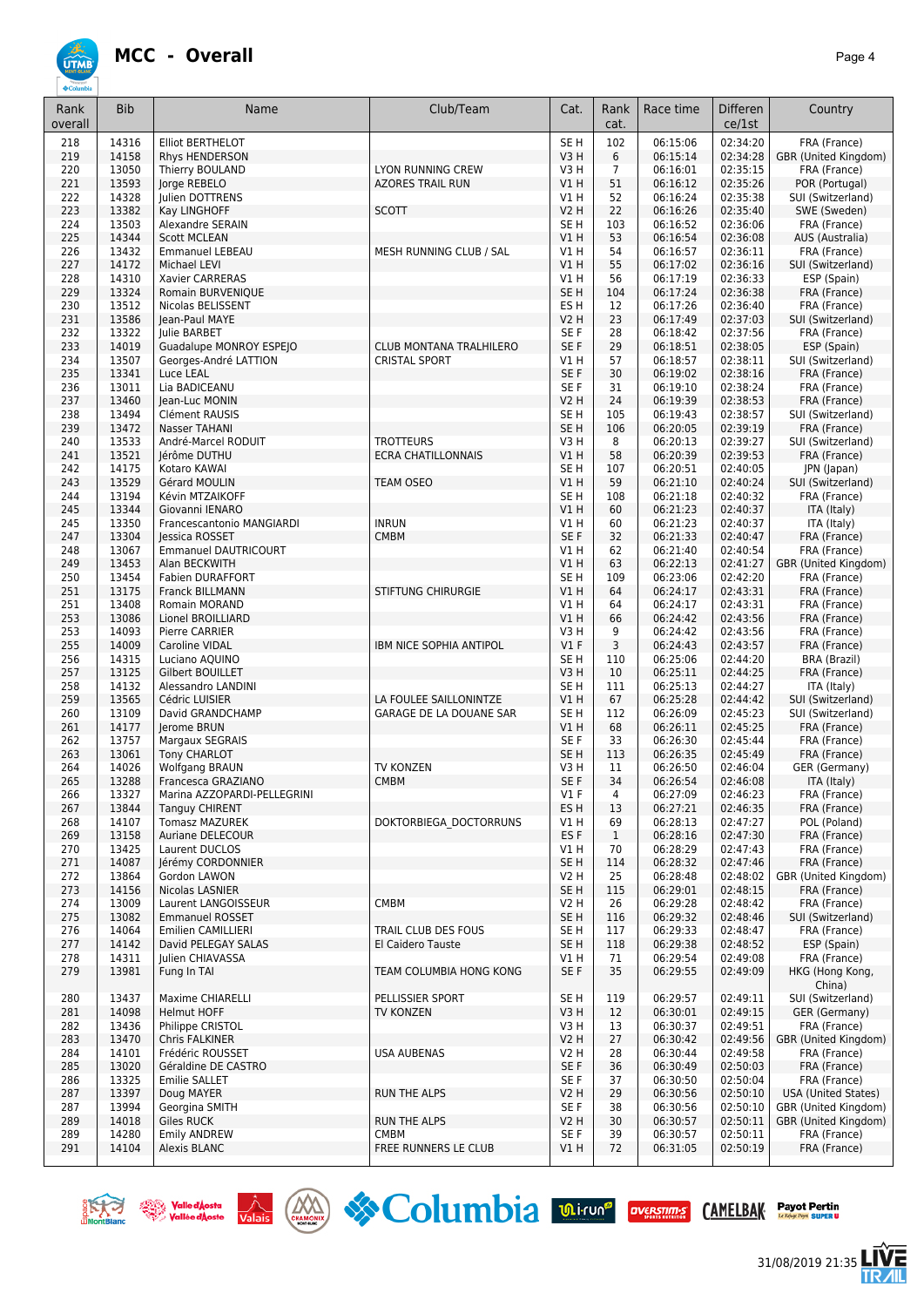## **UTMB**

| Rank<br>overall | <b>Bib</b>     | Name                                        | Club/Team                            | Cat.                           | Rank<br>cat.   | Race time            | <b>Differen</b><br>ce/1st | Country                               |
|-----------------|----------------|---------------------------------------------|--------------------------------------|--------------------------------|----------------|----------------------|---------------------------|---------------------------------------|
| 292             | 14063          | Jose DIAZ CANOVAS                           |                                      | V1 H                           | 73             | 06:31:07             | 02:50:21                  | ESP (Spain)                           |
| 293             | 13328          | Valentin CROZET                             |                                      | ES <sub>H</sub>                | 14             | 06:31:15             | 02:50:29                  | FRA (France)                          |
| 294             | 13646          | <b>Stanley JASMIN</b>                       |                                      | SE H                           | 120            | 06:31:18             | 02:50:32                  | FRA (France)                          |
| 295             | 13471          | Massimo MARCONCINI                          | A.S.D. COURMAYEUR TRAIL              | SE <sub>H</sub>                | 121            | 06:31:19             | 02:50:33                  | ITA (Italy)                           |
| 296             | 14231          | Jan BAJTLIK                                 |                                      | SE H                           | 122            | 06:31:23             | 02:50:37                  | POL (Poland)                          |
| 297             | 13443          | Julien SINEAU                               |                                      | SE <sub>H</sub>                | 123            | 06:31:33             | 02:50:47                  | FRA (France)                          |
| 298<br>299      | 14037<br>14169 | <b>Olivier DUMENIL</b><br>Florian PLAISANCE |                                      | V1 H<br>SE <sub>H</sub>        | 74<br>124      | 06:31:54<br>06:32:17 | 02:51:08<br>02:51:31      | FRA (France)<br>FRA (France)          |
| 300             | 13502          | Marco COELHO                                | RUNNER'S DO DEMO                     | V1 H                           | 75             | 06:32:22             | 02:51:36                  | POR (Portugal)                        |
| 301             | 13046          | <b>Guillaume DUBOIS</b>                     |                                      | <b>V2 H</b>                    | 31             | 06:32:44             | 02:51:58                  | FRA (France)                          |
| 302             | 13392          | <b>Bertrand MENETRIER</b>                   | EVIAN OFF COURSE                     | V1 H                           | 76             | 06:32:47             | 02:52:01                  | FRA (France)                          |
| 303             | 13296          | Julien BRACQ                                | LES FOULEES CHABLAISIEN              | SE <sub>H</sub>                | 125            | 06:32:59             | 02:52:13                  | FRA (France)                          |
| 304             | 13728          | Camille FELLAY                              |                                      | SE F                           | 40             | 06:33:01             | 02:52:15                  | SUI (Switzerland)                     |
| 305             | 13904          | Antoine BURNET                              |                                      | VIH                            | 77             | 06:33:09             | 02:52:23                  | FRA (France)                          |
| 306             | 13496          | Fabien PELLEGRINI                           |                                      | V1 H                           | 78             | 06:33:44             | 02:52:58                  | FRA (France)                          |
| 307             | 13549          | Joachim GILLET                              | SALLANCHES PASSY AC                  | VIH                            | 79             | 06:34:37             | 02:53:51                  | FRA (France)                          |
| 308             | 13348          | Cecile MAGNIN ROBIN                         |                                      | V2F                            | $\mathbf{1}$   | 06:34:57             | 02:54:11                  | FRA (France)                          |
| 309             | 14135          | Jean-Marc DE MORAIS                         |                                      | <b>V2 H</b>                    | 32             | 06:35:41             | 02:54:55                  | FRA (France)                          |
| 310             | 13338          | Michael RICHARD                             | TEAM TRIANDINE TRAIL                 | V1 H                           | 80             | 06:35:54             | 02:55:08                  | FRA (France)                          |
| 311<br>312      | 13352<br>13525 | Laetitia SWINERS<br>Federico BLANCO ALLAIS  |                                      | SE F<br>SE <sub>H</sub>        | 41<br>126      | 06:36:01<br>06:36:07 | 02:55:15<br>02:55:21      | FRA (France)<br>ESP (Spain)           |
| 313             | 13767          | <b>Astrid NAACKE - POST</b>                 |                                      | SE F                           | 42             | 06:36:08             | 02:55:22                  | FRA (France)                          |
| 314             | 13806          | Reynald VERNAY                              |                                      | SE <sub>H</sub>                | 127            | 06:36:12             | 02:55:26                  | SUI (Switzerland)                     |
| 315             | 13013          | Camille MOREELS                             | <b>USAL</b>                          | SE F                           | 43             | 06:36:56             | 02:56:10                  | FRA (France)                          |
| 316             | 13821          | Xavier PEGEAULT                             |                                      | SE <sub>H</sub>                | 128            | 06:37:04             | 02:56:18                  | FRA (France)                          |
| 317             | 14010          | Sangkuk YE                                  | <b>GOODRUNNER COMPANY</b>            | SE <sub>H</sub>                | 129            | 06:37:44             | 02:56:58                  | KOR (South Korea)                     |
| 318             | 13896          | Richard LABORIE                             |                                      | V2 H                           | 33             | 06:37:59             | 02:57:13                  | FRA (France)                          |
| 319             | 13467          | Sarah KIEFFER                               | <b>CMBM</b>                          | V2F                            | 2              | 06:38:44             | 02:57:58                  | FRA (France)                          |
| 320             | 13052          | Laurent SIMONNEAU                           | <b>CMBM</b>                          | V1 H                           | 81             | 06:39:33             | 02:58:47                  | FRA (France)                          |
| 321             | 13298          | Luana CIANCI                                | DOCEO TECHNOSPORT TRAIL              | V2F                            | 3              | 06:39:49             | 02:59:03                  | ITA (Italy)                           |
| 322             | 14122          | Sebastien NIKIEL                            |                                      | V1 H                           | 82             | 06:40:20             | 02:59:34                  | FRA (France)                          |
| 323             | 14183          | Carlos ALVARO                               | <b>BASAJAUN</b>                      | V1H                            | 83             | 06:40:33             | 02:59:47                  | ESP (Spain)                           |
| 324             | 14186<br>13306 | Gorka CARRO-USLE                            |                                      | V1 H                           | 84             | 06:40:34             | 02:59:48                  | ESP (Spain)                           |
| 325<br>325      | 14349          | Marie-Laure BOTTIN<br>Rodolfo PEIME         | Salève Trail<br><b>NORTH EXTREME</b> | SE F<br>SE <sub>H</sub>        | 44<br>130      | 06:41:18<br>06:41:18 | 03:00:32<br>03:00:32      | FRA (France)<br>CHI (Chile)           |
| 327             | 13798          | Raphaël BIDAUD                              |                                      | SE <sub>H</sub>                | 131            | 06:41:20             | 03:00:34                  | SUI (Switzerland)                     |
| 328             | 13595          | <b>Florent THURRE</b>                       | <b>FOULEE SAILLONINTZE</b>           | SE <sub>H</sub>                | 132            | 06:41:32             | 03:00:46                  | SUI (Switzerland)                     |
| 329             | 13346          | Yvette HEIJNEN                              |                                      | $VI$ F                         | 5              | 06:41:47             | 03:01:01                  | NED (Netherlands)                     |
| 330             | 13855          | Gabriel CUSIN                               | PANARD MIGROS                        | <b>V2 H</b>                    | 34             | 06:41:48             | 03:01:02                  | FRA (France)                          |
| 331             | 14155          | John STEWART                                |                                      | V1 H                           | 85             | 06:41:53             | 03:01:07                  | GBR (United Kingdom)                  |
| 332             | 13412          | Hervé CHENAILLER                            |                                      | SE H                           | 133            | 06:42:01             | 03:01:15                  | FRA (France)                          |
| 333             | 13394          | Yoann FERNEX                                |                                      | SE <sub>H</sub>                | 134            | 06:42:08             | 03:01:22                  | FRA (France)                          |
| 334             | 14123          | Mauro PIGOZZO                               | MARCIATORI CASTELLANI                | SE <sub>H</sub>                | 135            | 06:42:11             | 03:01:25                  | ITA (Italy)                           |
| 335             | 13524          | Yoann FASSIER                               |                                      | SE <sub>H</sub>                | 136            | 06:42:38             | 03:01:52                  | FRA (France)                          |
| 336             | 13480          | Alessandro TOGNETTO                         | DOCEOTECHNOSPORT                     | V2 H                           | 35             | 06:43:03             | 03:02:17                  | ITA (Italy)                           |
| 337             | 13449          | <b>Myriam COMBET</b>                        | LEVALLOIS SC                         | V2F                            | $\overline{4}$ | 06:43:13             | 03:02:27                  | FRA (France)                          |
| 338<br>339      | 13853<br>14348 | Robert PRITCHARD                            |                                      | V1 H                           | 86             | 06:43:17             | 03:02:31<br>03:02:34      | GBR (United Kingdom)                  |
| 340             | 14195          | Daniel ROTEM<br>Jakob VESTERGAARD           | TIF                                  | SE <sub>H</sub><br><b>V2 H</b> | 137<br>36      | 06:43:20<br>06:43:32 | 03:02:46                  | ISR (Israel)<br>DEN (Denmark)         |
| 341             | 13085          | Gaetan MARTINON                             |                                      | SE <sub>H</sub>                | 138            | 06:43:51             | 03:03:05                  | FRA (France)                          |
| 342             | 14190          | Jean-Baptiste DUMONT                        |                                      | SE H                           | 139            | 06:43:54             | 03:03:08                  | FRA (France)                          |
| 343             | 14133          | Charles-Henri STARCKMANN                    |                                      | SE <sub>H</sub>                | 140            | 06:44:04             | 03:03:18                  | BEL (Belgium)                         |
| 344             | 14061          | Philip AUDENAERT                            |                                      | V1 H                           | 87             | 06:44:10             | 03:03:24                  | <b>BEL</b> (Belgium)                  |
| 345             | 14168          | Paul MACFARLANE                             | <b>HELM HILL</b>                     | V1 H                           | 88             | 06:44:18             | 03:03:32                  | GBR (United Kingdom)                  |
| 346             | 14281          | Joséphine BIGO                              |                                      | SE F                           | 45             | 06:44:44             | 03:03:58                  | FRA (France)                          |
| 347             | 13531          | Nicolas DECHAVANNES                         | MSN73                                | V1 H                           | 89             | 06:44:55             | 03:04:09                  | FRA (France)                          |
| 348             | 13018          | Flaubert KURY                               |                                      | SE H                           | 141            | 06:45:01             | 03:04:15                  | FRA (France)                          |
| 349             | 13479          | Ludovic DUAY                                |                                      | SE <sub>H</sub>                | 142            | 06:45:12             | 03:04:26                  | SUI (Switzerland)                     |
| 350             | 14020          | Marylise CARVALHOSA<br>Claudia CAMPBELL     | MP TRAIL / CAZENOVE PAM              | SE F                           | 46             | 06:45:26             | 03:04:40                  | FRA (France)                          |
| 351<br>352      | 13334<br>14181 | Sergii SPIVAK                               |                                      | V1F<br>SE H                    | 6<br>143       | 06:45:31<br>06:45:37 | 03:04:45<br>03:04:51      | GBR (United Kingdom)<br>UKR (Ukraine) |
| 353             | 14016          | Marlène PERNEL                              | MPTRAIL/SECONDENATURE                | SE F                           | 47             | 06:45:39             | 03:04:53                  | FRA (France)                          |
| 354             | 13588          | Gillon CAMPBELL                             |                                      | V1 H                           | 90             | 06:46:09             | 03:05:23                  | GBR (United Kingdom)                  |
| 355             | 13508          | Michel MEMBRE                               |                                      | V1H                            | 91             | 06:46:35             | 03:05:49                  | FRA (France)                          |
| 356             | 14368          | Sophie MUZEAU                               | CREDIT AGRICOLE DES SAV              | V2F                            | 5              | 06:47:11             | 03:06:25                  | FRA (France)                          |
| 357             | 13606          | Jean-Luc CUSIN                              |                                      | V3H                            | 14             | 06:47:25             | 03:06:39                  | FRA (France)                          |
| 358             | 13786          | Christophe BESSE                            |                                      | V2 H                           | 37             | 06:47:37             | 03:06:51                  | SUI (Switzerland)                     |
| 359             | 13495          | <b>Olivier BALLEYS</b>                      |                                      | V1H                            | 92             | 06:47:42             | 03:06:56                  | SUI (Switzerland)                     |
| 360             | 14318          | Mathias BODIN                               |                                      | SE H                           | 144            | 06:47:56             | 03:07:10                  | FRA (France)                          |
| 361             | 13034          | Séverine RAULT                              | <b>CMBM</b>                          | SE F                           | 48             | 06:48:12             | 03:07:26                  | FRA (France)                          |
| 362             | 13062          | <b>Joffrey VINCENT</b>                      |                                      | SE H                           | 145            | 06:48:24             | 03:07:38                  | FRA (France)                          |
| 363             | 14128          | Olivier DEPRAS                              |                                      | SE <sub>H</sub>                | 146            | 06:48:30             | 03:07:44                  | FRA (France)                          |
| 364<br>365      | 13627<br>13991 | Olivier RIGAL                               |                                      | V2 H<br>SE F                   | 38<br>49       | 06:48:31<br>06:48:32 | 03:07:45<br>03:07:46      | FRA (France)                          |
| 366             | 13735          | Kathryn EZRA<br>Anny DAYER                  | <b>Trail Running Girona</b>          | V2F                            | 6              | 06:49:03             | 03:08:17                  | CAN (Canada)<br>SUI (Switzerland)     |
|                 |                |                                             |                                      |                                |                |                      |                           |                                       |







31/08/2019 21:35

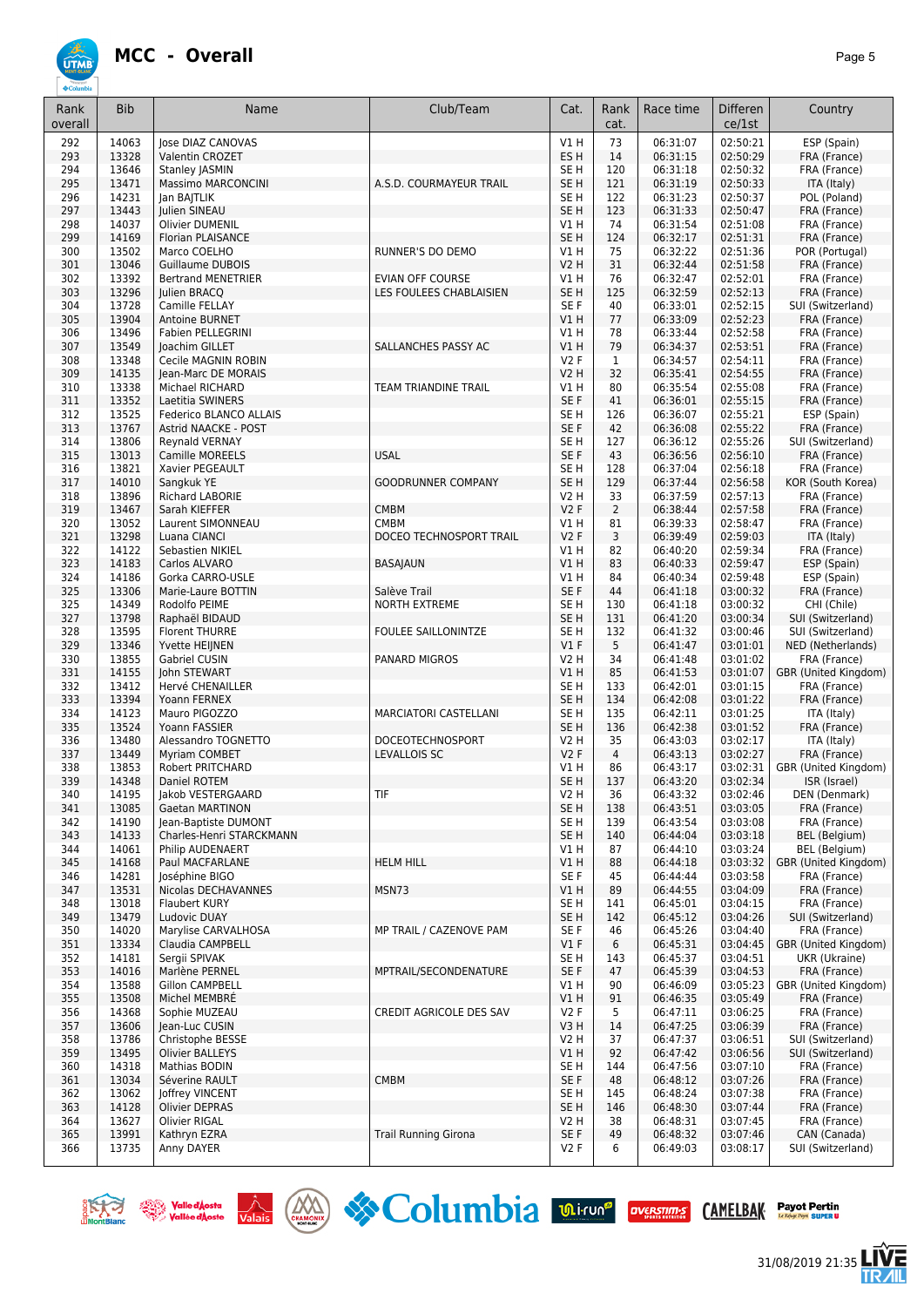

| Rank<br>overall | <b>Bib</b>     | Name                                        | Club/Team                                         | Cat.                           | Rank<br>cat.   | Race time            | Differen<br>ce/1st   | Country                                   |
|-----------------|----------------|---------------------------------------------|---------------------------------------------------|--------------------------------|----------------|----------------------|----------------------|-------------------------------------------|
| 367             | 13513          | <b>Marcel MARIAUX</b>                       |                                                   | V3H                            | 15             | 06:49:05             | 03:08:19             | SUI (Switzerland)                         |
| 368             | 13993          | Krysia SMITH                                |                                                   | V1F                            | $\overline{7}$ | 06:49:10             | 03:08:24             | GBR (United Kingdom)                      |
| 369             | 14373          | Mauricio PAGLIACCI                          | ANDES PROJECT / NIKE TR                           | SE <sub>H</sub>                | 147            | 06:49:29             | 03:08:43             | ARG (Argentina)                           |
| 370             | 13187          | Ugo LECHET                                  |                                                   | ES <sub>H</sub>                | 15             | 06:49:37             | 03:08:51             | FRA (France)                              |
| 371             | 14341          | Alexandre MACHADO DE OLIVEIRA               | ASSESSORIA ERICA FREITA                           | SE <sub>H</sub>                | 148            | 06:49:40             | 03:08:54             | <b>BRA (Brazil)</b>                       |
| 372             | 13400          | <b>Guillaume VACHERON</b>                   |                                                   | V1H                            | 93             | 06:50:04             | 03:09:18             | FRA (France)                              |
| 373             | 14313          | Ramon VELEZ POLONIO                         | <b>CLUB DE MONTANA TRALHIL</b>                    | V1 H                           | 94             | 06:50:15             | 03:09:29             | ESP (Spain)                               |
| 374             | 13185          | Serge GUINAND                               |                                                   | V3H                            | 16             | 06:50:33             | 03:09:47             | FRA (France)                              |
| 375             | 13450          | Jonathan KEIGHTLEY                          |                                                   | V1 H                           | 95             | 06:50:37             | 03:09:51             | NZL (New Zealand)                         |
| 376             | 13865          | Patric LUNDELL                              |                                                   | SE <sub>H</sub>                | 149            | 06:51:02             | 03:10:16             | SWE (Sweden)                              |
| 377             | 13179          | Yannick CLEVY                               |                                                   | V1 H                           | 96             | 06:51:06             | 03:10:20             | FRA (France)                              |
| 378             | 14320          | <b>Francesco CARBONE</b>                    | <b>COLUMBIA</b>                                   | SE <sub>H</sub>                | 150            | 06:51:09             | 03:10:23             | ITA (Italy)                               |
| 379             | 13526          | Thibault COURTELLEMONT                      |                                                   | SE <sub>H</sub>                | 151            | 06:51:27             | 03:10:41             | FRA (France)                              |
| 380<br>381      | 13202<br>13616 | Paulino VICO<br>Maxime PIGEON               | C.D.SALTABALATES                                  | SE <sub>H</sub><br>V1 H        | 152<br>97      | 06:51:47<br>06:52:00 | 03:11:01<br>03:11:14 | ESP (Spain)<br>FRA (France)               |
| 382             | 13594          | <b>Tristan LARPIN</b>                       | Les Tontons                                       | SE <sub>H</sub>                | 153            | 06:52:18             | 03:11:32             | SUI (Switzerland)                         |
| 383             | 13652          | Jacques RAPPENNE                            |                                                   | V1 H                           | 98             | 06:52:23             | 03:11:37             | FRA (France)                              |
| 384             | 13832          | <b>Boris DUFRENE</b>                        | VEDG                                              | VIH                            | 99             | 06:52:24             | 03:11:38             | FRA (France)                              |
| 385             | 13634          | Alexandre CAPPI                             | <b>TRIENT</b>                                     | <b>V2 H</b>                    | 39             | 06:52:47             | 03:12:01             | SUI (Switzerland)                         |
| 385             | 14072          | Beata SADOWSKA                              |                                                   | $VI$ F                         | 8              | 06:52:47             | 03:12:01             | POL (Poland)                              |
| 385             | 14159          | Rafal TYSZKIEWICZ                           | <b>COLUMBIA</b>                                   | V1 H                           | 100            | 06:52:47             | 03:12:01             | POL (Poland)                              |
| 388             | 14092          | Florian BERTHOLON                           |                                                   | SE <sub>H</sub>                | 154            | 06:53:40             | 03:12:54             | FRA (France)                              |
| 389             | 14055          | Amelia SGAMMATO                             | <b>VESUVIO LIVES</b>                              | V2F                            | $\overline{7}$ | 06:53:41             | 03:12:55             | ITA (Italy)                               |
| 390             | 14346          | Romain PHILIPOT                             | <b>Impulsion Trail Angers</b>                     | SE <sub>H</sub>                | 155            | 06:53:55             | 03:13:09             | FRA (France)                              |
| 391             | 13405          | Camille DERIVAZ                             |                                                   | SE F                           | 50             | 06:54:01             | 03:13:15             | SUI (Switzerland)                         |
| 392             | 13878          | David MAZIERE                               |                                                   | V1H                            | 101            | 06:54:11             | 03:13:25             | FRA (France)                              |
| 393             | 13737          | Erica MOTTA                                 |                                                   | SE F                           | 51             | 06:54:15             | 03:13:29             | ITA (Italy)                               |
| 394             | 14095          | Penny MCBRIDE                               |                                                   | V2F                            | 8              | 06:54:16             | 03:13:30             | <b>USA (United States)</b>                |
| 395             | 14218          | Guillaume BRIANÇON                          |                                                   | V1 H                           | 102            | 06:54:33             | 03:13:47             | FRA (France)                              |
| 396             | 13569          | <b>Yves CAUMONT</b>                         | CSG-S                                             | <b>V2 H</b>                    | 40             | 06:54:47             | 03:14:01             | FRA (France)                              |
| 397<br>397      | 13163<br>13391 | Claire GEORGES<br>David DAMOIZET            | TRAIN CLUB SAINT GERVAI                           | SE F<br>V1H                    | 52<br>103      | 06:54:50<br>06:54:50 | 03:14:04<br>03:14:04 | FRA (France)<br>FRA (France)              |
| 399             | 13110          | Antoine BOUCHER                             |                                                   | ES <sub>H</sub>                | 16             | 06:55:06             | 03:14:20             | FRA (France)                              |
| 400             | 13781          | Charlotte ROUSSIN                           |                                                   | SE F                           | 53             | 06:55:12             | 03:14:26             | FRA (France)                              |
| 401             | 13025          | <b>Juliette VITTE</b>                       | <b>ASOP</b>                                       | ES <sub>F</sub>                | 2              | 06:55:32             | 03:14:46             | FRA (France)                              |
| 402             | 13393          | Magali SOMMER                               |                                                   | SE F                           | 54             | 06:55:41             | 03:14:55             | SUI (Switzerland)                         |
| 403             | 13362          | Joseph RAMUZ                                | SPARTAN RUNNING                                   | SE H                           | 156            | 06:56:06             | 03:15:20             | SUI (Switzerland)                         |
| 403             | 13527          | Jonathan LUGON                              |                                                   | SE <sub>H</sub>                | 156            | 06:56:06             | 03:15:20             | SUI (Switzerland)                         |
| 405             | 13599          | Christophe DARBELLAY                        |                                                   | V1H                            | 104            | 06:56:16             | 03:15:30             | SUI (Switzerland)                         |
| 406             | 14058          | Julie LUTRINGER                             | <b>FREE RUNNERS</b>                               | $VI$ F                         | 9              | 06:56:22             | 03:15:36             | FRA (France)                              |
| 407             | 13413          | Ingrid PISSARD BRONDEX                      |                                                   | $VI$ F                         | 10             | 06:56:43             | 03:15:57             | FRA (France)                              |
| 408             | 13367          | Frédéric DUCROZ                             | <b>CMBM</b>                                       | VIH                            | 105            | 06:57:22             | 03:16:36             | FRA (France)                              |
| 409             | 14079          | Joaquim CAEIRO                              | <b>ALENMINHO</b>                                  | <b>V2 H</b>                    | 41             | 06:57:40             | 03:16:54             | POR (Portugal)                            |
| 410             | 13286          | Jana STUDZINSKA-GIBALOVA                    | SALOMON RUNNING                                   | SE F                           | 55             | 06:58:15             | 03:17:29             | SVK (Slovakia)                            |
| 411             | 13522          | Jean-Luc MATTEL                             | SKI CLUB DES CONTAMINES                           | <b>V2 H</b>                    | 42             | 06:58:22             | 03:17:36             | FRA (France)                              |
| 412<br>413      | 14069<br>13201 | Loric BREVET<br>Franco VARESIO              | <b>WIDE AGENCY</b><br><b>IRONBIELLA TRIATHLON</b> | SE <sub>H</sub><br><b>V2 H</b> | 158<br>43      | 06:58:30<br>06:58:57 | 03:17:44<br>03:18:11 | FRA (France)                              |
| 414             | 14215          | David MILLER                                |                                                   | SE <sub>H</sub>                | 159            | 06:59:15             | 03:18:29             | ITA (Italy)<br><b>USA (United States)</b> |
| 415             | 14196          | Leonardo LIMONGI NETTO                      |                                                   | SE <sub>H</sub>                | 160            | 06:59:19             | 03:18:33             | BRA (Brazil)                              |
| 416             | 13065          | Philippe CABUT                              | ASPGL                                             | V1H                            | 106            | 06:59:57             | 03:19:11             | FRA (France)                              |
| 417             | 13591          | Jean-Max BERRA                              |                                                   | V2 H                           | 44             | 07:00:19             | 03:19:33             | FRA (France)                              |
| 418             | 13486          | Gaëtan RECH                                 |                                                   | SE <sub>H</sub>                | 161            | 07:01:15             | 03:20:29             | FRA (France)                              |
| 419             | 14362          | Oleksandr VITENKO                           |                                                   | SE <sub>H</sub>                | 162            | 07:01:20             | 03:20:34             | UKR (Ukraine)                             |
| 420             | 13854          | Cédric DÉCARE                               |                                                   | SE <sub>H</sub>                | 163            | 07:01:42             | 03:20:56             | FRA (France)                              |
| 421             | 13607          | Cédric ROSAIRE                              |                                                   | V1 H                           | 107            | 07:01:54             | 03:21:08             | SUI (Switzerland)                         |
| 422             | 14097          | Ludovic BERRIER                             | RUNNING COUSOLRE                                  | V1H                            | 108            | 07:02:06             | 03:21:20             | FRA (France)                              |
| 423             | 13893          | Pablo SIFRE                                 |                                                   | SE <sub>H</sub>                | 164            | 07:02:45             | 03:21:59             | ESP (Spain)                               |
| 424             | 14180          | Jorge NUNES                                 |                                                   | V1H                            | 109            | 07:02:47             | 03:22:01             | POR (Portugal)                            |
| 425             | 14074          | Marcelo PINESSO                             |                                                   | SE <sub>H</sub>                | 165            | 07:03:03             | 03:22:17             | BRA (Brazil)                              |
| 426             | 13093          | Franck VAILLANT                             | La saucisse qui court                             | SE <sub>H</sub>                | 166            | 07:03:20             | 03:22:34             | FRA (France)                              |
| 427             | 13801          | Cedric OBERSON                              |                                                   | SE <sub>H</sub>                | 167            | 07:03:30             | 03:22:44             | SUI (Switzerland)                         |
| 428<br>429      | 14227<br>13551 | Saúl Enrique RUIZ MUÑOZ<br>Alain GATTOLLIAT | <b>BFC RUNNING TEAM</b>                           | V1H<br>V2 H                    | 110<br>45      | 07:03:31<br>07:03:46 | 03:22:45<br>03:23:00 | MEX (Mexico)<br>SUI (Switzerland)         |
| 430             | 14070          | Philippe DUROCH                             | USA AUBENAS                                       | <b>V2 H</b>                    | 46             | 07:03:59             | 03:23:13             | FRA (France)                              |
| 431             | 14176          | Gaëtan PITAVAL                              |                                                   | V1 H                           | 111            | 07:04:15             | 03:23:29             | FRA (France)                              |
| 432             | 13762          | Rebecca BINKS                               |                                                   | $VI$ F                         | 11             | 07:04:33             | 03:23:47             | GBR (United Kingdom)                      |
| 433             | 14249          | Vladislav BEREZIN                           |                                                   | V1 H                           | 112            | 07:04:38             | 03:23:52             | RUS (Russia)                              |
| 434             | 13578          | Nicolas STEDILE                             | <b>SPAC</b>                                       | V1H                            | 113            | 07:04:47             | 03:24:01             | FRA (France)                              |
| 435             | 14118          | Piotr KRZEMINSKI                            |                                                   | SE <sub>H</sub>                | 168            | 07:05:09             | 03:24:23             | POL (Poland)                              |
| 436             | 13044          | Frank-Jourdan FERRARI                       |                                                   | SE <sub>H</sub>                | 169            | 07:06:43             | 03:25:57             | FRA (France)                              |
| 437             | 13173          | <b>Emmanuel BENDER</b>                      | <b>LES TTROTTEURS</b>                             | <b>V2 H</b>                    | 47             | 07:07:11             | 03:26:25             | SUI (Switzerland)                         |
| 437             | 13800          | Cedric KUNZ                                 | <b>SC CHAVALARD</b>                               | VIH                            | 114            | 07:07:11             | 03:26:25             | SUI (Switzerland)                         |
| 439             | 14141          | David MAREÑA GUMBAU                         | INDEPENDENT                                       | SE <sub>H</sub>                | 170            | 07:08:31             | 03:27:45             | ESP (Spain)                               |
| 440             | 13354          | Jérôme JOSSERAND                            |                                                   | SE <sub>H</sub>                | 171            | 07:08:32             | 03:27:46             | FRA (France)                              |
| 441             | 13462          | Valentin CLERBOUT                           |                                                   | SE <sub>H</sub>                | 172            | 07:08:33             | 03:27:47             | FRA (France)                              |











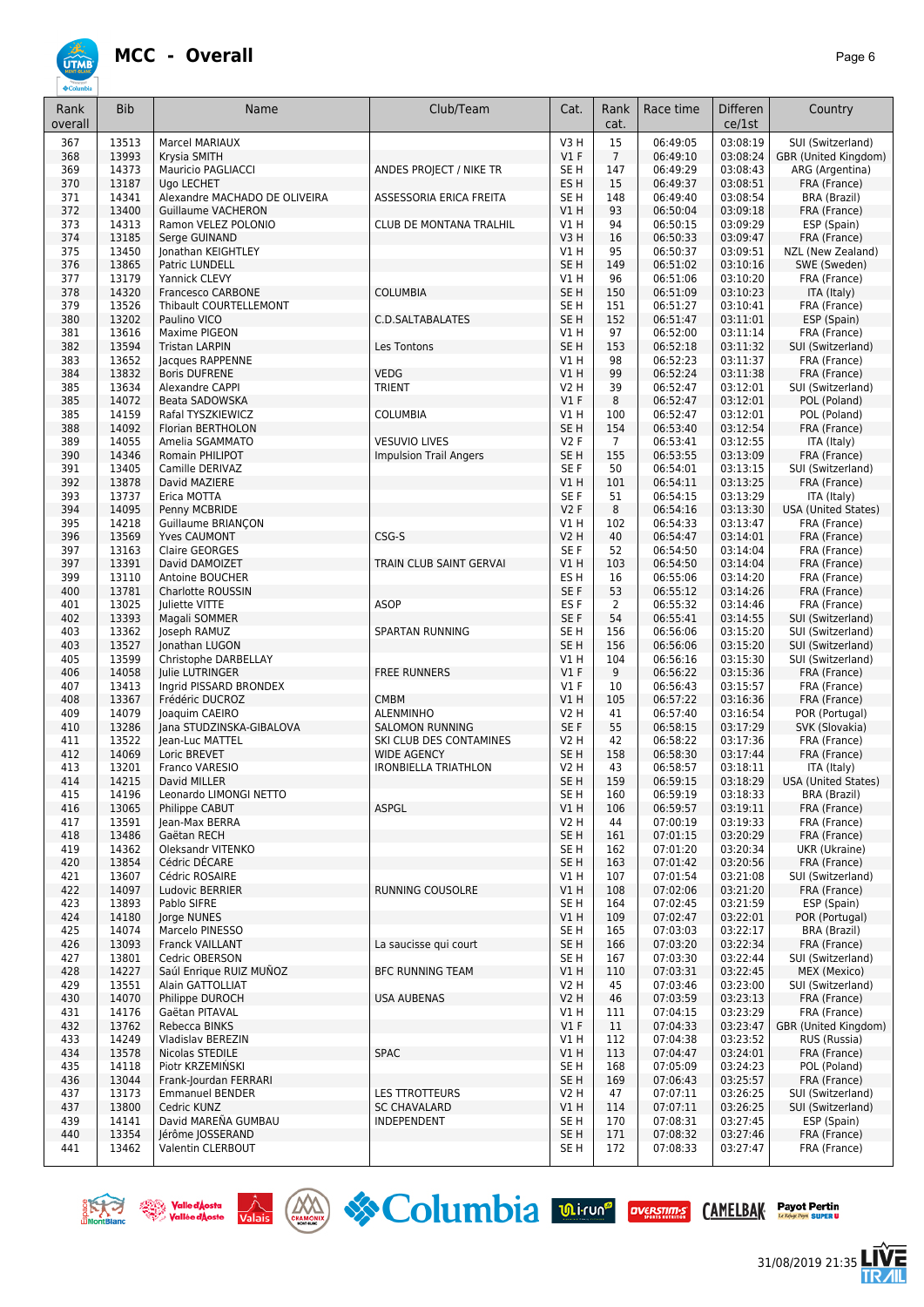

| Rank       | <b>Bib</b>     | Name                                            | Club/Team                                  | Cat.                           | Rank      | Race time            | Differen             | Country                                         |
|------------|----------------|-------------------------------------------------|--------------------------------------------|--------------------------------|-----------|----------------------|----------------------|-------------------------------------------------|
| overall    |                |                                                 |                                            |                                | cat.      |                      | ce/1st               |                                                 |
| 441        | 13511          | André JOSSERAND                                 |                                            | V <sub>3</sub> H               | 17        | 07:08:33             | 03:27:47             | FRA (France)                                    |
| 443        | 13668          | James DERIVAZ                                   | DRANSENERGIE                               | VIH                            | 115       | 07:08:44             | 03:27:58             | SUI (Switzerland)                               |
| 444<br>445 | 13456<br>13406 | Susie BURT<br>Arnaud JARABO PLANA               |                                            | $VI$ F<br>VIH                  | 12<br>116 | 07:08:53<br>07:09:10 | 03:28:07<br>03:28:24 | GBR (United Kingdom)<br>FRA (France)            |
| 445        | 13541          | <b>Fabrice CHIRENT</b>                          |                                            | V1H                            | 116       | 07:09:10             | 03:28:24             | FRA (France)                                    |
| 447        | 13841          | Denis COLLOMB PATTON                            |                                            | V3H                            | 18        | 07:09:39             | 03:28:53             | FRA (France)                                    |
| 448        | 14173          | Alvaro NUNES                                    | <b>NAST</b>                                | V1H                            | 118       | 07:09:43             | 03:28:57             | POR (Portugal)                                  |
| 449        | 13106          | François DEFAUX                                 | <b>SPAC</b>                                | SE <sub>H</sub>                | 173       | 07:09:49             | 03:29:03             | FRA (France)                                    |
| 450        | 14077          | Johann LALLEMENT                                |                                            | SE <sub>H</sub>                | 174       | 07:09:57             | 03:29:11             | FRA (France)                                    |
| 451<br>452 | 13036<br>14145 | Frédéric ELLMENREICH<br>Alexandre ABRAMI        | <b>CMBM</b>                                | <b>V2 H</b><br>SE <sub>H</sub> | 48<br>175 | 07:09:58<br>07:10:35 | 03:29:12<br>03:29:49 | FRA (France)<br>FRA (France)                    |
| 453        | 14216          | Benjamin CHANDELIER                             |                                            | SE <sub>H</sub>                | 176       | 07:10:36             | 03:29:50             | FRA (France)                                    |
| 454        | 13819          | Christophe LAURENT                              |                                            | V1H                            | 119       | 07:11:03             | 03:30:17             | BEL (Belgium)                                   |
| 455        | 14164          | Lionel BASTARD-ROSSET                           | <b>CMBM</b>                                | V2 H                           | 49        | 07:11:19             | 03:30:33             | FRA (France)                                    |
| 456        | 13536          | Aurelio BETEMPS                                 |                                            | V2 H                           | 50        | 07:11:45             | 03:30:59             | ITA (Italy)                                     |
| 456        | 13568          | Christian CHIOSO                                |                                            | V1 H                           | 120       | 07:11:45             | 03:30:59             | ITA (Italy)                                     |
| 458<br>459 | 13846<br>13200 | Jean-Philippe GARY<br>Serge VANDERBREETSTRAETEN |                                            | V2 H<br>V2 H                   | 51<br>52  | 07:11:46<br>07:12:13 | 03:31:00<br>03:31:27 | FRA (France)<br>USA (United States)             |
| 460        | 13698          | Fabrice PETOUD                                  |                                            | V1H                            | 121       | 07:12:39             | 03:31:53             | SUI (Switzerland)                               |
| 461        | 13802          | <b>Baptiste SUTER</b>                           |                                            | SE <sub>H</sub>                | 177       | 07:12:53             | 03:32:07             | SUI (Switzerland)                               |
| 462        | 14100          | <b>Thibault PARIS</b>                           |                                            | SE H                           | 178       | 07:14:10             | 03:33:24             | FRA (France)                                    |
| 463        | 13651          | <b>Cyril FRESNAY</b>                            |                                            | SE <sub>H</sub>                | 179       | 07:14:18             | 03:33:32             | FRA (France)                                    |
| 464        | 13515          | Julie PAULIEN                                   | O'BUGEY                                    | ES <sub>F</sub>                | 3         | 07:14:19             | 03:33:33             | FRA (France)                                    |
| 465        | 13385          | Claire LACOSTE                                  |                                            | SE F                           | 56        | 07:14:41             | 03:33:55             | FRA (France)                                    |
| 466<br>467 | 13880<br>13583 | Gérard BOCHATON<br>Pierre MUFFAT                | TRAILERS DU GAVOT                          | V2 H<br>V2 H                   | 53<br>54  | 07:15:09<br>07:15:10 | 03:34:23<br>03:34:24 | FRA (France)<br>FRA (France)                    |
| 468        | 13570          | Sébastien GUINOT                                |                                            | V1H                            | 122       | 07:15:31             | 03:34:45             | FRA (France)                                    |
| 469        | 13457          | Julie RAVANEL                                   |                                            | SE F                           | 57        | 07:15:53             | 03:35:07             | FRA (France)                                    |
| 470        | 13030          | Karima BELLILI                                  | RUN AND FREEDOM                            | V2F                            | 9         | 07:15:56             | 03:35:10             | FRA (France)                                    |
| 471        | 13388          | Doumya MAHI                                     | <b>SPAC</b>                                | $VI$ F                         | 13        | 07:16:45             | 03:35:59             | FRA (France)                                    |
| 472        | 13101          | Patrik TROESCH                                  | TOUKI'S FAMILYI                            | V2 H                           | 55        | 07:16:51             | 03:36:05             | SUI (Switzerland)                               |
| 473<br>474 | 13429<br>14161 | Lydie TANCHON<br>Julien CLÉMENT                 |                                            | $VI$ F<br>V1H                  | 14<br>123 | 07:17:17<br>07:17:24 | 03:36:31<br>03:36:38 | FRA (France)<br>FRA (France)                    |
| 475        | 14317          | Rudi BOCH                                       | TUNNEL DU MONT BLANC                       | <b>V2 H</b>                    | 56        | 07:17:37             | 03:36:51             | ITA (Italy)                                     |
| 476        | 13617          | Marc ROUSSEL                                    | ARVE ATHLETISME                            | <b>V2 H</b>                    | 57        | 07:17:44             | 03:36:58             | FRA (France)                                    |
| 477        | 13416          | Floriane LE NOAN                                |                                            | SE F                           | 58        | 07:18:09             | 03:37:23             | FRA (France)                                    |
| 478        | 13363          | Romy MORET                                      |                                            | $VI$ F                         | 15        | 07:18:10             | 03:37:24             | SUI (Switzerland)                               |
| 479        | 14103          | Nicolas GRILLOT                                 | RUNNING CONSEIL DIJON                      | SE <sub>H</sub>                | 180       | 07:18:38             | 03:37:52             | FRA (France)                                    |
| 480        | 14121<br>13153 | Maud BRASSIER                                   | <b>WIDE</b>                                | ES F                           | 4         | 07:18:41             | 03:37:55<br>03:39:04 | FRA (France)                                    |
| 481<br>481 | 14254          | Laetitia BOLIS<br><b>Scott TREPANIER</b>        |                                            | SE F<br>V1 H                   | 59<br>124 | 07:19:50<br>07:19:50 | 03:39:04             | SUI (Switzerland)<br><b>USA (United States)</b> |
| 483        | 13364          | Muriel LATTION                                  | <b>SC REPPAZ</b>                           | ES F                           | 5         | 07:19:51             | 03:39:05             | SUI (Switzerland)                               |
| 484        | 13575          | <b>ERIC MARTIN</b>                              | CAF HAUT GIFFRE                            | V2 H                           | 58        | 07:20:47             | 03:40:01             | FRA (France)                                    |
| 485        | 14283          | Caroline CROUIN                                 | <b>Team Sport Consulting</b>               | SE F                           | 60        | 07:22:31             | 03:41:45             | FRA (France)                                    |
| 486        | 13784          | <b>Bernard MICHAUD</b>                          |                                            | V3H                            | 19        | 07:22:35             | 03:41:49             | SUI (Switzerland)                               |
| 487        | 13547<br>13418 | Erell MONCOMBLE                                 |                                            | SE <sub>F</sub>                | 61        | 07:22:49             | 03:42:03<br>03:42:23 | FRA (France)                                    |
| 488<br>489 | 14357          | Isabelle BENEY<br><b>Baptiste NOUGIER</b>       | <b>SPAC SALLANCHES</b>                     | $VI$ F<br>ES H                 | 16<br>17  | 07:23:09<br>07:23:54 | 03:43:08             | SUI (Switzerland)<br>FRA (France)               |
| 490        | 14090          | Eriko NAKAGAWA                                  |                                            | SE <sub>F</sub>                | 62        | 07:24:00             | 03:43:14             | JPN (Japan)                                     |
| 491        | 14106          | Sophie OLIVERES                                 |                                            | $VI$ F                         | 17        | 07:24:02             | 03:43:16             | FRA (France)                                    |
| 492        | 14034          | Anne-Laure TEPPE                                | LES LICORNES MAGIQUES                      | SE F                           | 63        | 07:24:12             | 03:43:26             | FRA (France)                                    |
| 492        | 14042          | Barbara DHE                                     | LES LICORNES MAGIQUES                      | SE F                           | 63        | 07:24:12             | 03:43:26             | FRA (France)                                    |
| 494        | 13059          | Marion OLLIER                                   |                                            | ES F                           | 6         | 07:24:41             | 03:43:55             | FRA (France)                                    |
| 495<br>496 | 13664<br>13381 | Jean Marc RAKOVER<br>Christophe TREBILLOD       |                                            | V2H<br>V1H                     | 59<br>125 | 07:25:06<br>07:25:17 | 03:44:20<br>03:44:31 | FRA (France)<br>FRA (France)                    |
| 497        | 13726          | <b>Isabelle PLAN</b>                            | BIK'N'JOY                                  | $VI$ F                         | 18        | 07:25:22             | 03:44:36             | SUI (Switzerland)                               |
| 498        | 13275          | Cyril ESPALIEU                                  |                                            | SE <sub>H</sub>                | 181       | 07:25:39             | 03:44:53             | FRA (France)                                    |
| 499        | 13383          | Solene CHAPPAZ                                  |                                            | SE F                           | 65        | 07:25:40             | 03:44:54             | FRA (France)                                    |
| 500        | 13817          | Diego BAIOCCO                                   |                                            | V1H                            | 126       | 07:25:46             | 03:45:00             | ITA (Italy)                                     |
| 501        | 14329          | <b>Renaud DURIER</b>                            |                                            | SE <sub>H</sub>                | 182       | 07:25:52             | 03:45:06             | FRA (France)                                    |
| 502<br>503 | 13398<br>13124 | Nadège DERUELLE<br>Jocelyn ARPIN-PONT           | <b>BIKE N IOY</b><br>La Saucisse Qui Court | SE F<br>V1 H                   | 66<br>127 | 07:26:37<br>07:26:48 | 03:45:51<br>03:46:02 | SUI (Switzerland)<br>FRA (France)               |
| 504        | 13633          | Gaetan DELEZ                                    | <b>BIKE N JOY</b>                          | SE H                           | 183       | 07:27:05             | 03:46:19             | SUI (Switzerland)                               |
| 505        | 14129          | <b>Hubert MONNIER</b>                           |                                            | V2H                            | 60        | 07:27:21             | 03:46:35             | FRA (France)                                    |
| 506        | 13835          | Alain SIMONOT                                   |                                            | V3H                            | 20        | 07:27:45             | 03:46:59             | FRA (France)                                    |
| 507        | 13164          | Charlenne GIROUD                                |                                            | $VI$ F                         | 19        | 07:27:56             | 03:47:10             | SUI (Switzerland)                               |
| 508        | 13811          | Claude Joseph CHATRIAN                          |                                            | V2 H                           | 61        | 07:27:58             | 03:47:12             | ITA (Italy)                                     |
| 509<br>510 | 14030<br>13303 | Jacky CURRAL<br>Elena BETEMPS                   | <b>CMBM</b>                                | V1 H<br>SE F                   | 128<br>67 | 07:28:02<br>07:28:04 | 03:47:16<br>03:47:18 | FRA (France)<br>ITA (Italy)                     |
| 511        | 13773          | <b>Hermione TAYLOR</b>                          |                                            | SE F                           | 68        | 07:28:14             | 03:47:28             | GBR (United Kingdom)                            |
| 512        | 13378          | Marine ESCALLIER                                | CLUB DE SKI SERRE CHEVA                    | SE F                           | 69        | 07:28:16             | 03:47:30             | FRA (France)                                    |
| 513        | 13037          | Muriel PLAINCHAMP                               |                                            | $VI$ F                         | 20        | 07:28:17             | 03:47:31             | BEL (Belgium)                                   |
| 514        | 14204          | Vitaliano ESPOSITO                              | <b>VESUVIO LIVES</b>                       | V2 H                           | 62        | 07:28:35             | 03:47:49             | ITA (Italy)                                     |
| 515        | 13476          | Clémence SENGER                                 |                                            | SE F                           | 70        | 07:28:41             | 03:47:55             | FRA (France)                                    |
| 516        | 13033          | Sarah NAEL                                      | FREE RUN / A3 TOURS                        | SE F                           | 71        | 07:29:57             | 03:49:11             | FRA (France)                                    |







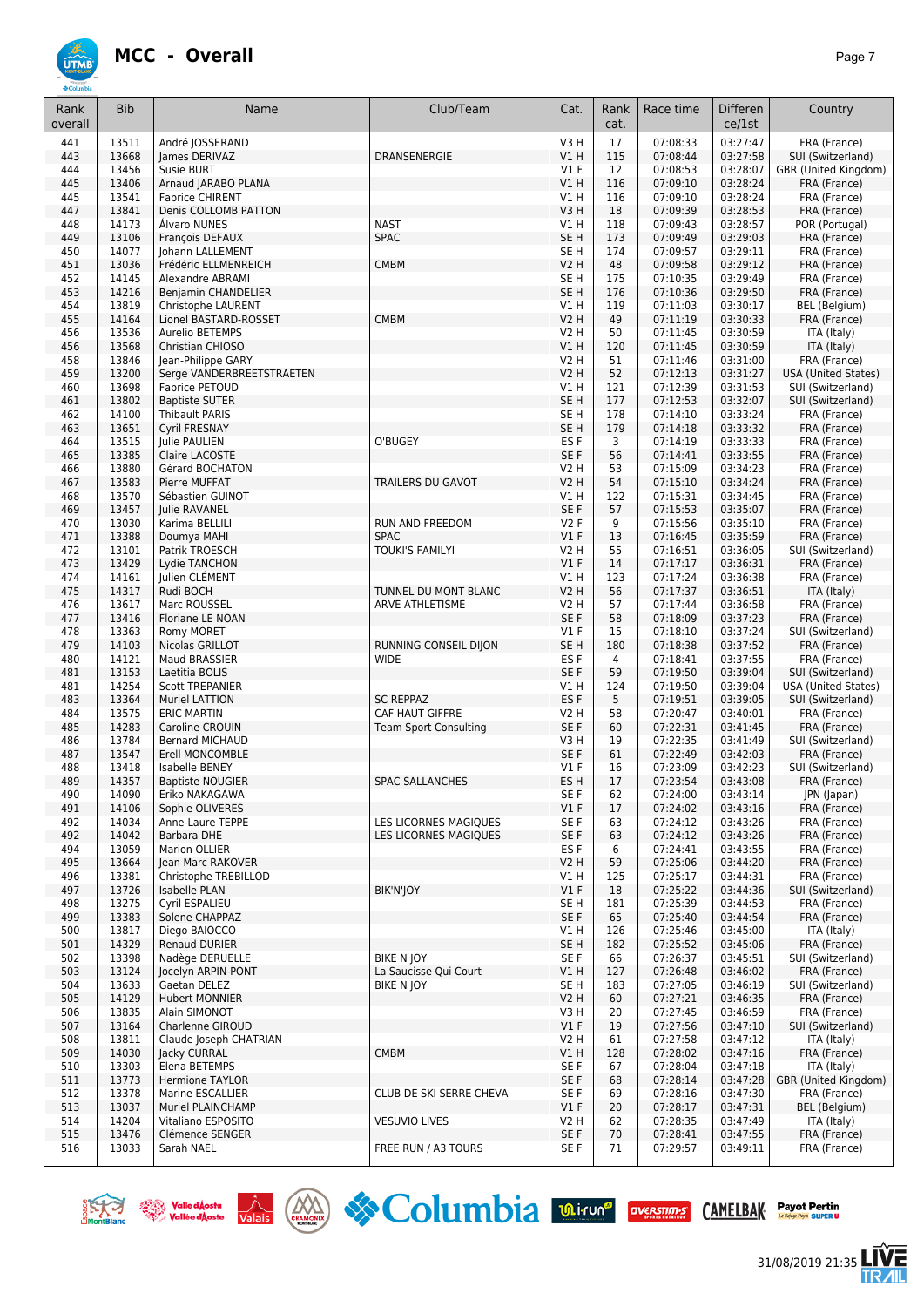

| Rank<br>overall | <b>Bib</b>     | Name                                               | Club/Team                                      | Cat.                       | Rank<br>cat.   | Race time            | <b>Differen</b><br>ce/1st | Country                              |
|-----------------|----------------|----------------------------------------------------|------------------------------------------------|----------------------------|----------------|----------------------|---------------------------|--------------------------------------|
| 517             | 13571          | Alexandre POGGIO                                   |                                                | <b>V1 H</b>                | 129            | 07:30:29             | 03:49:43                  | SUI (Switzerland)                    |
| 518             | 13623          | Jérôme FRACHON                                     | BREF JE FAIS DU TRAIL                          | V1H                        | 130            | 07:31:09             | 03:50:23                  | FRA (France)                         |
| 519             | 13128          | Romaric GAUTHIER                                   | <b>CMBM</b>                                    | <b>V2 H</b>                | 63             | 07:31:37             | 03:50:51                  | FRA (France)                         |
| 520<br>521      | 14353<br>13031 | Rogerio SIQUEIRA SILVA                             | ROGERIO SILVA                                  | <b>V2 H</b><br>SE F        | 64<br>72       | 07:31:58<br>07:32:46 | 03:51:12<br>03:52:00      | <b>BRA (Brazil)</b>                  |
| 522             | 13639          | Stéphanie CAVIGLIA<br>Yann GERFAUX                 |                                                | V1 H                       | 131            | 07:33:05             | 03:52:19                  | FRA (France)<br>FRA (France)         |
| 523             | 13401          | Severine GERFAUX                                   |                                                | $VI$ F                     | 21             | 07:33:06             | 03:52:20                  | FRA (France)                         |
| 524             | 14234          | Olivier PENOT                                      | <b>CMBM</b>                                    | <b>V2 H</b>                | 65             | 07:33:07             | 03:52:21                  | FRA (France)                         |
| 525             | 13834          | Vincent SERAIN                                     |                                                | <b>V2 H</b>                | 66             | 07:33:11             | 03:52:25                  | FRA (France)                         |
| 526             | 13785          | Stéphane NICOLIN                                   | <b>SKI-CLUB SALENTIN</b>                       | <b>V2 H</b>                | 67             | 07:33:14             | 03:52:28                  | SUI (Switzerland)                    |
| 527<br>528      | 14081<br>13532 | Annalisa ROLLA<br>Arnaud LUGON                     |                                                | $VI$ F<br>SE <sub>H</sub>  | 22<br>184      | 07:33:30<br>07:33:36 | 03:52:44<br>03:52:50      | ITA (Italy)<br>SUI (Switzerland)     |
| 529             | 13343          | Arnaud BRISWALDER                                  |                                                | V1H                        | 132            | 07:33:38             | 03:52:52                  | FRA (France)                         |
| 530             | 13901          | Patrice BLANC-GONNET                               | PRAZ MONTAGNE                                  | V1 H                       | 133            | 07:34:05             | 03:53:19                  | FRA (France)                         |
| 531             | 14071          | Céline PELLETIER                                   |                                                | SE F                       | 73             | 07:34:35             | 03:53:49                  | SUI (Switzerland)                    |
| 532             | 13095          | Philippe ALVAREZ                                   | <b>TEAM KAICEDRA</b>                           | V1H                        | 134            | 07:34:55             | 03:54:09                  | SUI (Switzerland)                    |
| 533             | 13622          | Fabien BLONDEAU                                    |                                                | SE H                       | 185            | 07:35:16             | 03:54:30                  | FRA (France)                         |
| 534             | 14136          | Pierre-Yves CHAYS                                  |                                                | <b>V4 H</b>                | $\mathbf{1}$   | 07:35:21             | 03:54:35                  | FRA (France)                         |
| 535<br>536      | 13605<br>13614 | Roland FLORENTZ<br>Chris CLAYTON                   | <b>COLMAR MARATHON CLUB</b>                    | V3H<br><b>V1 H</b>         | 21<br>135      | 07:35:27<br>07:35:53 | 03:54:41<br>03:55:07      | FRA (France)<br>GBR (United Kingdom) |
| 537             | 13176          | Francois BLANCHARD                                 |                                                | V3H                        | 22             | 07:35:58             | 03:55:12                  | FRA (France)                         |
| 538             | 13427          | Olli HYYPPA                                        |                                                | V2 H                       | 68             | 07:36:50             | 03:56:04                  | FIN (Finland)                        |
| 539             | 13022          | Manon WHITTAKER                                    |                                                | SE F                       | 74             | 07:36:56             | 03:56:10                  | GBR (United Kingdom)                 |
| 540             | 13751          | Audrey BELPOMME                                    |                                                | SE F                       | 75             | 07:37:54             | 03:57:08                  | FRA (France)                         |
| 541             | 14152          | Pierre SIGRIST                                     |                                                | SE H                       | 186            | 07:38:30             | 03:57:44                  | FRA (France)                         |
| 542<br>543      | 14082<br>13155 | <b>Sebastien GERRIER</b><br><b>Axelle BRULPORT</b> | ATSCAF70/90                                    | <b>V1 H</b><br>SE F        | 136<br>76      | 07:38:31<br>07:38:38 | 03:57:45<br>03:57:52      | FRA (France)<br>FRA (France)         |
| 543             | 13637          | Narciso PERRON                                     | <b>GIANNONE RUNNING</b>                        | V3H                        | 23             | 07:38:38             | 03:57:52                  | ITA (Italy)                          |
| 545             | 14040          | Ka Yan HO                                          |                                                | $VI$ F                     | 23             | 07:38:59             | 03:58:13                  | HKG (Hong Kong,<br>China)            |
| 546             | 13604          | Nicolas CHEREL                                     |                                                | V1H                        | 137            | 07:39:15             | 03:58:29                  | FRA (France)                         |
| 547             | 13783          | Isabelle DUVERNAY                                  |                                                | V2F                        | 10             | 07:39:30             | 03:58:44                  | FRA (France)                         |
| 548<br>549      | 13700<br>13845 | Reto SOMMER<br>Philippe DUTER                      |                                                | <b>V2 H</b><br><b>V2 H</b> | 69<br>70       | 07:40:01<br>07:40:51 | 03:59:15<br>04:00:05      | SUI (Switzerland)<br>FRA (France)    |
| 550             | 13130          | Marco SCHWARZENBERG                                |                                                | V2 H                       | 71             | 07:41:04             | 04:00:18                  | ITA (Italy)                          |
| 551             | 13857          | Phiippe HUMBERT                                    | ANTILOPES DES SONS                             | <b>V2 H</b>                | 72             | 07:42:08             | 04:01:22                  | FRA (France)                         |
| 552             | 13673          | Philippe RIESCO                                    |                                                | SE H                       | 187            | 07:42:23             | 04:01:37                  | SUI (Switzerland)                    |
| 553             | 14179          | João MELO                                          | <b>AZORES TRAIL RUN</b>                        | <b>V1 H</b>                | 138            | 07:42:25             | 04:01:39                  | POR (Portugal)                       |
| 554             | 14062          | Andrea PETZOLD                                     | <b>BRC BASEL RUNNING CLUB</b>                  | $VI$ F                     | 24             | 07:42:35             | 04:01:49                  | GER (Germany)                        |
| 555<br>556      | 13438<br>13510 | Gaelle CAZEMAJOR<br>Amandine SUCHAUT               | <b>CMBM</b><br><b>CMBM</b>                     | $VI$ F<br>$VI$ F           | 25<br>26       | 07:42:39<br>07:42:45 | 04:01:53<br>04:01:59      | FRA (France)<br>FRA (France)         |
| 557             | 13724          | Caroline CHAPPEX                                   |                                                | $VI$ F                     | 27             | 07:42:47             | 04:02:01                  | SUI (Switzerland)                    |
| 558             | 14039          | Stella OSTERHOFF                                   | TG TRIATLO SITGES                              | SE F                       | $77$           | 07:42:48             | 04:02:02                  | ESP (Spain)                          |
| 559             | 13770          | Sylwia RACZYNSKA                                   |                                                | $VI$ F                     | 28             | 07:43:00             | 04:02:14                  | POL (Poland)                         |
| 560             | 13626          | <b>Francois CHASTANG</b>                           |                                                | <b>V2 H</b>                | 73             | 07:43:05             | 04:02:19                  | FRA (France)                         |
| 561             | 13545          | Philippe ROSSI                                     |                                                | V2 H                       | 74             | 07:43:22             | 04:02:36                  | FRA (France)                         |
| 562             | 13042          | Anne BORREILL                                      |                                                | $VI$ F                     | 29             | 07:43:36             | 04:02:50                  | FRA (France)                         |
| 563<br>564      | 14336<br>14167 | Sorin ION<br>Maximilien DESQUILBET                 |                                                | V1 H<br>SE H               | 139<br>188     | 07:43:45<br>07:44:15 | 04:02:59<br>04:03:29      | ROU (Romania)<br>FRA (France)        |
| 565             | 13647          | Michel BALDON                                      | <b>CAVE GARGANTUA TEAM</b>                     | SE H                       | 189            | 07:44:18             | 04:03:32                  | ITA (Italy)                          |
| 566             | 14166          | <b>Franck TARTARIN</b>                             | <b>GA HAUT-SAONOIS</b>                         | SE <sub>H</sub>            | 190            | 07:44:23             | 04:03:37                  | FRA (France)                         |
| 567             | 13758          | Marine ROYER                                       |                                                | SE F                       | 78             | 07:44:37             | 04:03:51                  | FRA (France)                         |
| 568             | 13402          | Valérie CUSIN                                      | <b>PANARD MIGROS</b>                           | V2F                        | 11             | 07:44:49             | 04:04:03                  | FRA (France)                         |
| 569             | 13546          | Annie MARIN                                        |                                                | V2F                        | 12             | 07:45:52             | 04:05:06                  | FRA (France)                         |
| 570             | 13358          | Frederique GERNIGON                                |                                                | $VI$ F                     | 30             | 07:46:13             | 04:05:27                  | FRA (France)                         |
| 571<br>572      | 13749<br>13654 | Gwenaelle EXCOFFER<br>Romain BAVUZ                 | <b>SALEVE TRAIL</b><br>TEAM TRAIL AIX LES BAIN | $VI$ F<br>SE <sub>H</sub>  | 31<br>191      | 07:46:14<br>07:46:34 | 04:05:28<br>04:05:48      | FRA (France)<br>FRA (France)         |
| 573             | 14339          | Ivando LATERZA JUNIOR                              |                                                | V2 H                       | 75             | 07:46:53             | 04:06:07                  | <b>BRA (Brazil)</b>                  |
| 574             | 14197          | Stéphane VERMAND                                   |                                                | SE <sub>H</sub>            | 192            | 07:47:11             | 04:06:25                  | FRA (France)                         |
| 575             | 14251          | <b>Guy WENGLER</b>                                 |                                                | <b>V4 H</b>                | $\overline{2}$ | 07:47:17             | 04:06:31                  | LUX (Luxembourg)                     |
| 576             | 13166          | Sandrine MANCUSO                                   | CLUB ALPIN FRANCAIS MAC                        | $VI$ F                     | 32             | 07:47:44             | 04:06:58                  | FRA (France)                         |
| 577             | 13509          | Céline DAVIET                                      |                                                | $VI$ F                     | 33             | 07:48:14             | 04:07:28                  | FRA (France)                         |
| 578             | 13611          | Julien DEGENEVE                                    |                                                | SE H                       | 193            | 07:48:19             | 04:07:33                  | FRA (France)                         |
| 579             | 13181          | Tomàs CUATRECASAS                                  | <b>UEC DE GRACIA</b>                           | SE H                       | 194            | 07:48:34             | 04:07:48                  | ESP (Spain)                          |
| 580<br>581      | 14228<br>13658 | Jakub LEDWON<br>Hervé BUSSOD                       | <b>NIGHT RUNNERS</b>                           | V1H<br>V2 H                | 140<br>76      | 07:48:35<br>07:49:06 | 04:07:49<br>04:08:20      | POL (Poland)<br>FRA (France)         |
| 582             | 13874          | Gary THOMPSON                                      |                                                | V1 H                       | 141            | 07:49:07             | 04:08:21                  | GBR (United Kingdom)                 |
| 583             | 14209          | Ramon SERRA                                        | <b>CALDES MOTOR</b>                            | V1 H                       | 142            | 07:49:19             | 04:08:33                  | ESP (Spain)                          |
| 584             | 14363          | Kevin WALKER                                       |                                                | SE <sub>H</sub>            | 195            | 07:49:42             | 04:08:56                  | <b>USA (United States)</b>           |
| 585             | 13727          | <b>MONNET Monique</b>                              |                                                | V2F                        | 13             | 07:49:46             | 04:09:00                  | SUI (Switzerland)                    |
| 586             | 14220          | Malcolm COCHRANE                                   | N/A                                            | <b>V2 H</b>                | 77             | 07:49:53             | 04:09:07                  | GBR (United Kingdom)                 |
| 587             | 13543          | Sanna LINGHOFF                                     | <b>SCOTT</b>                                   | V2F                        | 14             | 07:50:04             | 04:09:18                  | SWE (Sweden)                         |
| 588             | 14115<br>13682 | Lucette KUHN                                       | AERE                                           | V3F                        | $\mathbf{1}$   | 07:50:09             | 04:09:23                  | FRA (France)                         |
| 589<br>590      | 13203          | Shinya KOZAKURA<br>Romain VIODE                    | <b>Medical Team UTMB</b>                       | V1 H<br>SE H               | 143<br>196     | 07:50:19<br>07:50:23 | 04:09:33<br>04:09:37      | JPN (Japan)<br>FRA (France)          |
|                 |                |                                                    |                                                |                            |                |                      |                           |                                      |







31/08/2019 21:35

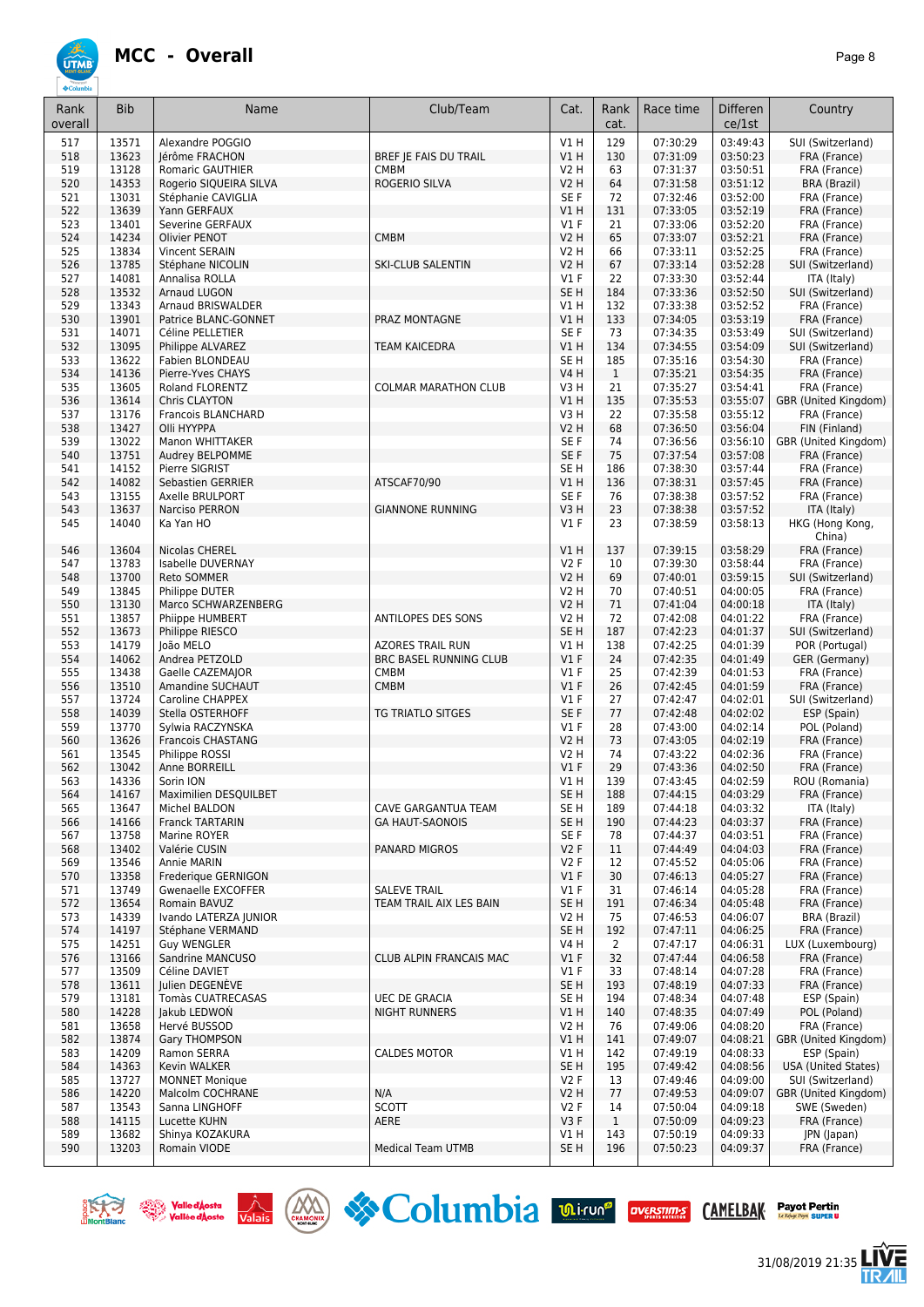

| Rank       | <b>Bib</b>     | Name                                                 | Club/Team                               | Cat.                | Rank            | Race time            | <b>Differen</b>      | Country                             |
|------------|----------------|------------------------------------------------------|-----------------------------------------|---------------------|-----------------|----------------------|----------------------|-------------------------------------|
| overall    |                |                                                      |                                         |                     | cat.            |                      | ce/1st               |                                     |
| 591        | 13491          | Nadine DANY                                          | <b>CMBM</b>                             | V2F                 | 15              | 07:50:27             | 04:09:41             | FRA (France)                        |
| 592        | 13888          | Stéphane BERNARD                                     | <b>CMBM</b>                             | <b>V2 H</b>         | 78              | 07:50:28             | 04:09:42             | FRA (France)                        |
| 593        | 14006          | Florencia Soledad IUORNO                             | 10 DE MIL                               | SE F                | 79              | 07:50:29             | 04:09:43             | ARG (Argentina)                     |
| 594        | 14211          | Virginie JOUBLIN                                     |                                         | $VI$ F              | 34              | 07:50:36             | 04:09:50             | FRA (France)                        |
| 595<br>596 | 14261<br>13548 | Yu RONG<br>Mauro CORNAZ                              |                                         | SE H<br><b>V2 H</b> | 197<br>79       | 07:50:41<br>07:50:43 | 04:09:55<br>04:09:57 | CAN (Canada)<br>ITA (Italy)         |
| 597        | 13812          | Ezio CARCERERI                                       |                                         | V2 H                | 80              | 07:50:44             | 04:09:58             | ITA (Italy)                         |
| 598        | 13674          | Thierry GAZAGNES                                     |                                         | V3H                 | 24              | 07:51:16             | 04:10:30             | FRA (France)                        |
| 599        | 13667          | Michel LERMAT                                        |                                         | V1 H                | 144             | 07:51:39             | 04:10:53             | FRA (France)                        |
| 599        | 14217          | <b>Guillaume PILLEMENT</b>                           |                                         | V1H                 | 144             | 07:51:39             | 04:10:53             | FRA (France)                        |
| 601        | 14352          | Ludovic SIEGWART                                     |                                         | SE H                | 198             | 07:52:22             | 04:11:36             | SUI (Switzerland)                   |
| 602        | 13056          | <b>Marion GIRAUD</b>                                 |                                         | SE F                | 80              | 07:52:29             | 04:11:43             | FRA (France)                        |
| 603        | 13684          | <b>Iean-Marc RAVANEL</b>                             | ARGENTIERE                              | V3H                 | 25              | 07:52:40             | 04:11:54             | FRA (France)                        |
| 604        | 14239          | Chulki KIM                                           |                                         | VIH                 | 146             | 07:52:48             | 04:12:02             | KOR (South Korea)                   |
| 605<br>606 | 14125<br>14041 | Christophe CHOUROT<br>Fanny JEANDEL                  | MAUBEUGE MARATHON<br>US TOUL ATHLETISME | V1 H<br>$VI$ F      | 147<br>35       | 07:53:06<br>07:53:13 | 04:12:20<br>04:12:27 | FRA (France)<br>FRA (France)        |
| 607        | 13867          | Massimo Fabio ONNIS                                  |                                         | SE <sub>H</sub>     | 199             | 07:53:16             | 04:12:30             | ITA (Italy)                         |
| 608        | 13879          | Enda MCVEIGH                                         |                                         | <b>V2 H</b>         | 81              | 07:53:17             | 04:12:31             | IRL (Ireland)                       |
| 609        | 13517          | Michel ZANELLI                                       |                                         | V1 H                | 148             | 07:53:39             | 04:12:53             | FRA (France)                        |
| 610        | 13644          | Réda BELAD ILA                                       |                                         | V3H                 | 26              | 07:53:47             | 04:13:01             | FRA (France)                        |
| 611        | 13139          | Sébastien MARIETHOZ                                  | <b>MC STUDIO</b>                        | SE H                | 200             | 07:54:23             | 04:13:37             | SUI (Switzerland)                   |
| 611        | 13793          | Alain GIROUD                                         |                                         | VIH                 | 149             | 07:54:23             | 04:13:37             | SUI (Switzerland)                   |
| 613        | 13199          | Antoine SEJALON                                      |                                         | ES H                | 18              | 07:54:30             | 04:13:44             | FRA (France)                        |
| 614<br>615 | 14111<br>13759 | Karina De Jesus PINTO<br>Marie-Charlotte ALEX        | <b>AZ RUNNING</b>                       | SE F<br>SE F        | 81<br>82        | 07:54:45<br>07:55:06 | 04:13:59<br>04:14:20 | <b>BRA (Brazil)</b><br>FRA (France) |
| 616        | 13430          | Marine GARDETTO                                      | <b>MARSEILLE TRAIL CLUB</b>             | SE F                | 83              | 07:55:09             | 04:14:23             | FRA (France)                        |
| 617        | 14137          | Sébastien LE GOC                                     | RUN AND FREEDOM                         | V1H                 | 150             | 07:56:01             | 04:15:15             | FRA (France)                        |
| 617        | 14201          | Julien RABIER                                        |                                         | SE <sub>H</sub>     | 201             | 07:56:01             | 04:15:15             | FRA (France)                        |
| 617        | 14381          | Emir BELKAHIA                                        |                                         | SE <sub>H</sub>     | 201             | 07:56:01             | 04:15:15             | FRA (France)                        |
| 620        | 13487          | Manon MICHAUD                                        |                                         | ES F                | $7\overline{ }$ | 07:56:58             | 04:16:12             | FRA (France)                        |
| 620        | 13576          | Jean Christophe MASSELIER                            |                                         | V1 H                | 151             | 07:56:58             | 04:16:12             | FRA (France)                        |
| 622        | 13135          | Cyrille BRUN                                         |                                         | SE <sub>H</sub>     | 203             | 07:57:06             | 04:16:20             | FRA (France)                        |
| 623        | 13564          | <b>Guillaume MERMILLOD</b>                           |                                         | SE H                | 204             | 07:57:18             | 04:16:32             | FRA (France)                        |
| 624        | 13053<br>14214 | Bénédicte ROGET<br>Alberto RECUPERO                  |                                         | $VI$ F<br>V1 H      | 36<br>152       | 07:57:37<br>07:58:31 | 04:16:51<br>04:17:45 | FRA (France)                        |
| 625<br>626 | 14242          | Denis BURCKLE                                        |                                         | VIH                 | 153             | 07:59:18             | 04:18:32             | ITA (Italy)<br>FRA (France)         |
| 627        | 13632          | Frédéric HULIN                                       |                                         | V1 H                | 154             | 07:59:25             | 04:18:39             | FRA (France)                        |
| 628        | 14138          | Atsuko SEKI                                          |                                         | SE F                | 84              | 07:59:38             | 04:18:52             | JPN (Japan)                         |
| 629        | 13520          | Julie VOUILLOZ                                       |                                         | SE F                | 85              | 07:59:41             | 04:18:55             | SUI (Switzerland)                   |
| 630        | 14360          | Frédéric VERNET                                      | <b>COLUMBIA SPORTSWEAR</b>              | V2 H                | 82              | 08:00:02             | 04:19:16             | FRA (France)                        |
| 631        | 13898          | Anne GAUDEL                                          |                                         | SE F                | 86              | 08:00:13             | 04:19:27             | FRA (France)                        |
| 632        | 13656          | Philippe LEBEAU                                      |                                         | <b>V2 H</b>         | 83              | 08:00:14             | 04:19:28             | FRA (France)                        |
| 632        | 13899          | Veronique RIOTTON                                    |                                         | V2F<br>V1H          | 16              | 08:00:14             | 04:19:28             | FRA (France)                        |
| 634<br>635 | 13900<br>13129 | Xavier ROSEREN<br>Roland CHARLET                     |                                         | V3H                 | 155<br>27       | 08:00:15<br>08:00:56 | 04:19:29<br>04:20:10 | FRA (France)<br>FRA (France)        |
| 636        | 13064          | Rachel ROLLIN                                        | <b>CMBM</b>                             | $VI$ F              | 37              | 08:01:20             | 04:20:34             | FRA (France)                        |
| 637        | 13740          | Micole TRUCCO                                        |                                         | SE F                | 87              | 08:01:23             | 04:20:37             | ITA (Italy)                         |
| 638        | 13500          | Jean Paul SAR                                        | <b>FAUCIGNY ATHLETIC CLUB</b>           | SE <sub>H</sub>     | 205             | 08:01:48             | 04:21:02             | FRA (France)                        |
| 638        | 13776          | Iphie CHAGNOUX                                       |                                         | SE F                | 88              | 08:01:48             | 04:21:02             | FRA (France)                        |
| 640        | 14334          | <b>GOMES DE MATOS Edgar</b>                          | <b>IVM TRAIL RUN</b>                    | V1H                 | 156             | 08:01:52             | 04:21:06             | BRA (Brazil)                        |
| 641        | 13489          | Lucile JANDAUX                                       | CMBM                                    | SE F                | 89              | 08:01:57             | 04:21:11             | FRA (France)                        |
| 642        | 13796          | Charles FOURNIER                                     |                                         | V <sub>2</sub> H    | 84              | 08:01:59             | 04:21:13             | SUI (Switzerland)                   |
| 643<br>644 | 13054<br>13104 | Dominique RÉMONDEULAZ<br>Cedric CUMENAL              | 075062                                  | $VI$ F<br>V1H       | 38<br>157       | 08:02:04<br>08:02:18 | 04:21:18<br>04:21:32 | SUI (Switzerland)<br>FRA (France)   |
| 645        | 13184          | Simon FEAUD                                          |                                         | ES H                | 19              | 08:02:56             | 04:22:10             | FRA (France)                        |
| 646        | 13490          | Alison SHAYLER                                       |                                         | $VI$ F              | 39              | 08:03:40             | 04:22:54             | GBR (United Kingdom)                |
| 647        | 13635          | Alban FOREL                                          |                                         | V1 H                | 158             | 08:04:27             | 04:23:41             | FRA (France)                        |
| 648        | 13535          | Elisabeth BRACQ                                      | LES FOULEES CHABLAISIEN                 | V3F                 | $\overline{2}$  | 08:04:29             | 04:23:43             | FRA (France)                        |
| 649        | 14108          | Cristiane SOUZA                                      |                                         | $VI$ F              | 40              | 08:04:40             | 04:23:54             | <b>BRA (Brazil)</b>                 |
| 650        | 13506          | Céline DIRASSEN                                      |                                         | $VI$ F              | 41              | 08:05:29             | 04:24:43             | FRA (France)                        |
| 651        | 14244          | Gustavo BAETA                                        | <b>SANTIAGOBIKES</b>                    | V1 H                | 159             | 08:06:05             | 04:25:19             | POR (Portugal)                      |
| 652<br>653 | 14057<br>13631 | Anna YURINA<br><b>Joy BARBET</b>                     | <b>RRUNS</b>                            | SE F<br>SE F        | 90<br>91        | 08:06:31<br>08:07:21 | 04:25:45<br>04:26:35 | RUS (Russia)<br>FRA (France)        |
| 653        | 14356          | Renaud TARTANSON                                     |                                         | V1 H                | 160             | 08:07:21             | 04:26:35             | FRA (France)                        |
| 655        | 13891          | Lucas DOUIN                                          |                                         | SE H                | 206             | 08:07:26             | 04:26:40             | BEL (Belgium)                       |
| 656        | 14221          | Joris MOULIN                                         |                                         | SE <sub>H</sub>     | 207             | 08:07:45             | 04:26:59             | BEL (Belgium)                       |
| 657        | 14219          | Jan DELVAUX                                          |                                         | SE H                | 208             | 08:07:47             | 04:27:01             | BEL (Belgium)                       |
| 658        | 13892          | <b>Nuno MARTINS</b>                                  |                                         | SE <sub>H</sub>     | 209             | 08:08:18             | 04:27:32             | FRA (France)                        |
| 659        | 13869          | Théo PETON-LANGLOIS                                  |                                         | SE H                | 210             | 08:09:15             | 04:28:29             | FRA (France)                        |
| 660        | 14028          | Inmaculada MARTINEZ SORIANO                          | <b>APER ALCOI</b>                       | SE F                | 92              | 08:09:52             | 04:29:06             | ESP (Spain)                         |
| 661<br>662 | 14232<br>13132 | Ignacio Javier ESCUDERO ALONSO<br>Dany CHARDONNEREAU |                                         | V1 H<br>V3H         | 161<br>28       | 08:09:53<br>08:09:55 | 04:29:07<br>04:29:09 | ESP (Spain)<br>FRA (France)         |
| 663        | 14083          | <b>Quentin LARGUIER</b>                              |                                         | SE H                | 211             | 08:10:11             | 04:29:25             | FRA (France)                        |
| 664        | 14248          | <b>Gil LARGUIER</b>                                  |                                         | V3H                 | 29              | 08:10:12             | 04:29:26             | FRA (France)                        |
| 665        | 13645          | Gilberto PERRON                                      | <b>GIANNONE RUNNING</b>                 | V4 H                | 3               | 08:10:25             | 04:29:39             | ITA (Italy)                         |
|            |                |                                                      |                                         |                     |                 |                      |                      |                                     |







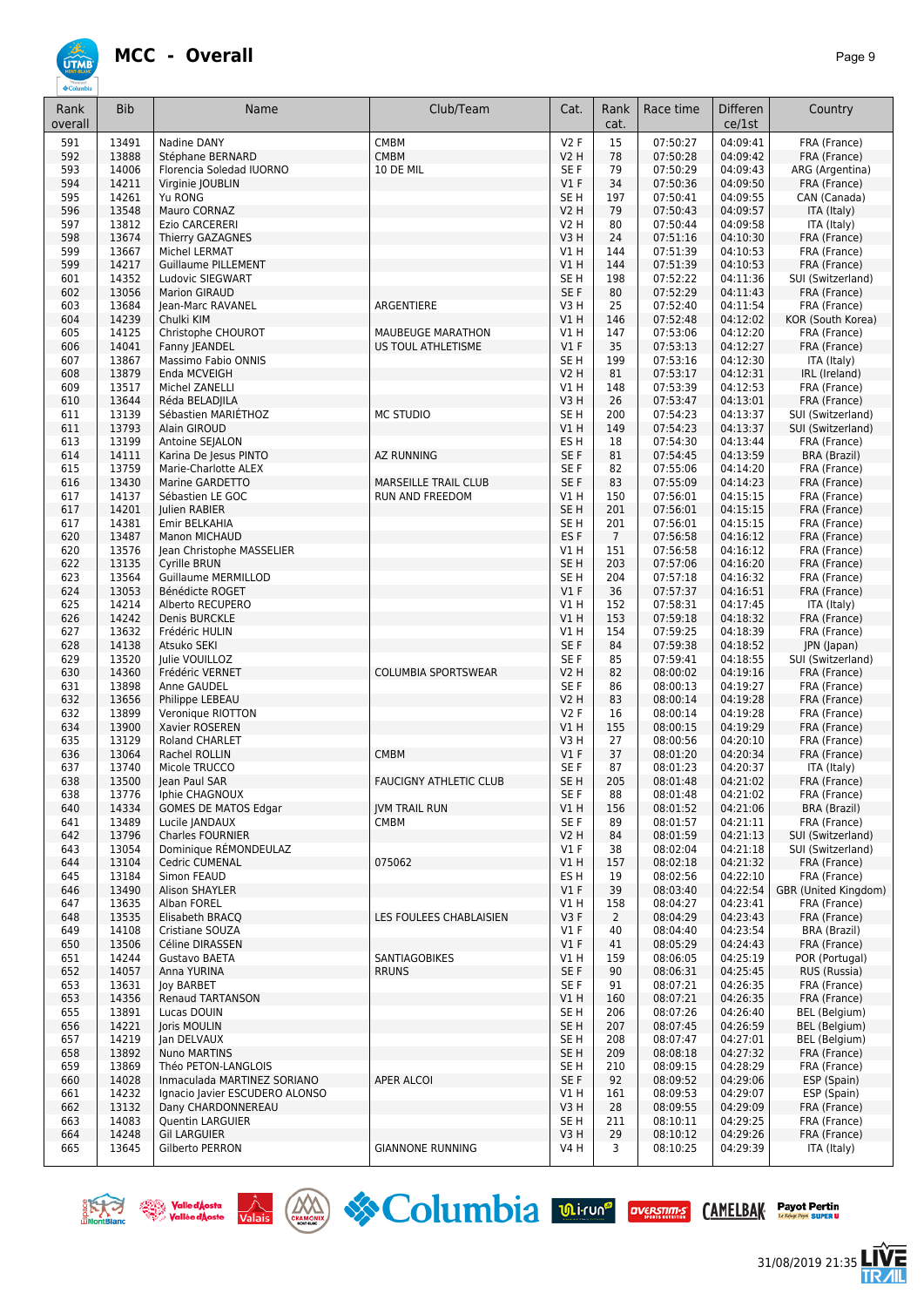

| Rank<br>overall | <b>Bib</b>     | Name                                           | Club/Team                            | Cat.                    | Rank<br>cat. | Race time            | <b>Differen</b><br>ce/1st | Country                           |
|-----------------|----------------|------------------------------------------------|--------------------------------------|-------------------------|--------------|----------------------|---------------------------|-----------------------------------|
| 666             | 14113          | Eric DELMAS                                    |                                      | V1H                     | 162          | 08:10:29             | 04:29:43                  | FRA (France)                      |
| 667             | 13619          | Michel INTHIRATH                               |                                      | SE <sub>H</sub>         | 212          | 08:10:36             | 04:29:50                  | FRA (France)                      |
| 668             | 14127          | Severine BRIANCON                              |                                      | $VI$ F                  | 42           | 08:12:34             | 04:31:48                  | FRA (France)                      |
| 669             | 13183          | Cedric DEPINAY                                 |                                      | VIH                     | 163          | 08:12:47             | 04:32:01                  | FRA (France)                      |
| 670             | 14078          | Michael BASO CONTRERAS                         | <b>ISLA BAJA TRAIL</b>               | V1 H                    | 164          | 08:13:15             | 04:32:29                  | ESP (Spain)                       |
| 671<br>672      | 13754<br>13482 | Justine CHAMBEL<br>Magalie JACQUIER            |                                      | SE F<br>SE F            | 93<br>94     | 08:13:19<br>08:14:22 | 04:32:33<br>04:33:36      | FRA (France)<br>FRA (France)      |
| 673             | 13088          | Didier LATUILIERE                              | <b>FRONT RUNNERS DE PARIS</b>        | V1 H                    | 165          | 08:14:45             | 04:33:59                  | FRA (France)                      |
| 674             | 13596          | Marie MOLIMARD                                 |                                      | SE <sub>F</sub>         | 95           | 08:14:51             | 04:34:05                  | FRA (France)                      |
| 674             | 13703          | Robin JACQUOD                                  |                                      | SE <sub>H</sub>         | 213          | 08:14:51             | 04:34:05                  | SUI (Switzerland)                 |
| 676             | 13782          | Marie SIE                                      |                                      | SE <sub>F</sub>         | 96           | 08:14:55             | 04:34:09                  | FRA (France)                      |
| 677             | 13683          | Stéphane DAVIET                                |                                      | V1H                     | 166          | 08:14:56             | 04:34:10                  | FRA (France)                      |
| 678             | 13890          | Loïc CHESNEY                                   |                                      | SE <sub>H</sub>         | 214          | 08:14:57             | 04:34:11                  | FRA (France)                      |
| 679             | 13100          | Flora CHATELLARD                               | CAEG                                 | SE <sub>F</sub>         | 97           | 08:15:02             | 04:34:16<br>04:34:31      | FRA (France)                      |
| 680<br>681      | 14066<br>14075 | Pascale WORRÉ<br>Camille DUBOIS                |                                      | SE F<br>SE F            | 98<br>99     | 08:15:17<br>08:15:20 | 04:34:34                  | LUX (Luxembourg)<br>FRA (France)  |
| 681             | 14076          | Cécile BERTIN                                  | <b>EAMYA</b>                         | $VI$ F                  | 43           | 08:15:20             | 04:34:34                  | FRA (France)                      |
| 683             | 14380          | Stefan GMEINER                                 |                                      | VIH                     | 167          | 08:15:23             | 04:34:37                  | GER (Germany)                     |
| 684             | 14243          | Friedbert ISENMANN                             | <b>SCHALKE</b>                       | <b>V2 H</b>             | 85           | 08:15:26             | 04:34:40                  | GER (Germany)                     |
| 685             | 13641          | Eddy VEILLET                                   |                                      | VIH                     | 168          | 08:15:28             | 04:34:42                  | FRA (France)                      |
| 686             | 13538          | Philippe DANTENY                               |                                      | V3H                     | 30           | 08:17:00             | 04:36:14                  | FRA (France)                      |
| 687             | 13537          | Nicolas DESCHILDRE                             |                                      | SE <sub>H</sub>         | 215          | 08:17:02             | 04:36:16                  | FRA (France)                      |
| 688<br>689      | 13640<br>13713 | René BALDON<br>Jean-Maurice RAUSIS             | <b>SC REPPAZ</b>                     | SE H                    | 216<br>86    | 08:17:33<br>08:18:05 | 04:36:47<br>04:37:19      | ITA (Italy)<br>SUI (Switzerland)  |
| 690             | 13156          | Alexia BURR                                    |                                      | V2 H<br>SE <sub>F</sub> | 100          | 08:18:16             | 04:37:30                  | FRA (France)                      |
| 691             | 13466          | Corine CUSIN                                   |                                      | V3F                     | 3            | 08:18:34             | 04:37:48                  | FRA (France)                      |
| 692             | 13577          | Nicolas SEMENSATIS                             |                                      | SE <sub>H</sub>         | 217          | 08:18:43             | 04:37:57                  | FRA (France)                      |
| 693             | 14050          | Carme LLONGUERAS BRUGUERA                      | C. E. FONDISTES VILASSA              | $VI$ F                  | 44           | 08:18:49             | 04:38:03                  | ESP (Spain)                       |
| 694             | 13501          | Emmanuelle BEYTRISON                           | HERISSON SOUS GAZON                  | $VI$ F                  | 45           | 08:19:10             | 04:38:24                  | SUI (Switzerland)                 |
| 695             | 13613          | <b>Beatrice SCHAER</b>                         |                                      | V2F                     | 17           | 08:19:11             | 04:38:25                  | SUI (Switzerland)                 |
| 696             | 14200          | Laurent BOUVARD                                |                                      | V2 H                    | 87           | 08:19:14             | 04:38:28                  | FRA (France)                      |
| 697<br>698      | 14011<br>13441 | Maria Dolores TOLINO CANO<br>Jacinthe DALFOLLO | RUNTRITON CARTAGENA                  | $VI$ F<br>$VI$ F        | 46<br>47     | 08:19:15<br>08:19:34 | 04:38:29<br>04:38:48      | ESP (Spain)<br>SUI (Switzerland)  |
| 699             | 13070          | Emanuele PANZA                                 |                                      | V2 H                    | 88           | 08:19:46             | 04:39:00                  | ITA (Italy)                       |
| 700             | 13035          | Giulia BRIGHENTI                               |                                      | SE F                    | 101          | 08:19:48             | 04:39:02                  | ITA (Italy)                       |
| 701             | 14338          | Akio KAWASHIMA                                 |                                      | <b>V2 H</b>             | 89           | 08:19:50             | 04:39:04                  | JPN (Japan)                       |
| 702             | 13679          | <b>Bernard VERNAY</b>                          |                                      | <b>V4 H</b>             | 4            | 08:20:10             | 04:39:24                  | SUI (Switzerland)                 |
| 703             | 13663          | Christophe GRANCON                             |                                      | V1H                     | 169          | 08:20:32             | 04:39:46                  | FRA (France)                      |
| 704<br>705      | 13318<br>14073 | Magali VUICHARD                                |                                      | SE F<br>SE F            | 102<br>103   | 08:20:42<br>08:20:47 | 04:39:56<br>04:40:01      | FRA (France)                      |
| 706             | 14289          | Liga LACEKLE<br>Sabrina GOUZER                 |                                      | $VI$ F                  | 48           | 08:20:56             | 04:40:10                  | LAT (Latvia)<br>SUI (Switzerland) |
| 707             | 13123          | Serge BUDRIA                                   | <b>CMBM</b>                          | <b>V2 H</b>             | 90           | 08:21:09             | 04:40:23                  | FRA (France)                      |
| 708             | 14094          | <b>Alison PHILLIPS</b>                         | <b>EDEN RUNNER</b>                   | V2F                     | 18           | 08:21:33             | 04:40:47                  | GBR (United Kingdom)              |
| 709             | 14170          | <b>Guillaume SIMERAY</b>                       |                                      | SE <sub>H</sub>         | 218          | 08:21:40             | 04:40:54                  | FRA (France)                      |
| 710             | 14274          | linpeng ZHANG                                  |                                      | V1 H                    | 170          | 08:21:44             | 04:40:58                  | CHN (China)                       |
| 711             | 13814          | Diego DONATELLO                                |                                      | V1 H                    | 171          | 08:21:47             | 04:41:01                  | ITA (Italy)                       |
| 711<br>713      | 14291<br>13097 | Rika HASHIMOTO<br>Paul DUNE                    |                                      | $VI$ F<br>V3H           | 49<br>31     | 08:21:47<br>08:21:48 | 04:41:01<br>04:41:02      | JPN (Japan)<br>FRA (France)       |
| 714             | 13629          | Phil BISHOP                                    |                                      | V2 H                    | 91           | 08:21:59             | 04:41:13                  | GBR (United Kingdom)              |
| 715             | 13736          | Marie Claire COURTHOD                          |                                      | SE F                    | 104          | 08:23:08             | 04:42:22                  | ITA (Italy)                       |
| 716             | 13539          | Nicolas LOUVARD                                |                                      | SE <sub>H</sub>         | 219          | 08:23:18             | 04:42:32                  | FRA (France)                      |
| 717             | 13395          | Matthieu LOUVARD                               |                                      | SE <sub>H</sub>         | 220          | 08:23:19             | 04:42:33                  | FRA (France)                      |
| 718             | 14303          | Ana Cristina SOUZA                             | TEAM VELOZ                           | V1F                     | 50           | 08:23:31             | 04:42:45                  | BRA (Brazil)                      |
| 719             | 13075          | Nicolas TROESCH                                | <b>TOUKI'S FAMILY</b><br><b>CMBM</b> | SE <sub>H</sub><br>V3F  | 221          | 08:24:35<br>08:24:37 | 04:43:49<br>04:43:51      | SUI (Switzerland)                 |
| 720<br>720      | 13038<br>13131 | Josiane MABBOUX<br>Gerard LEBREUX              |                                      | V3H                     | 4<br>32      | 08:24:37             | 04:43:51                  | FRA (France)<br>FRA (France)      |
| 722             | 13008          | Julie ASSIE                                    | <b>ASO NTN-SNR</b>                   | SE F                    | 105          | 08:25:01             | 04:44:15                  | FRA (France)                      |
| 723             | 14165          | <b>Muriel LAUGA</b>                            |                                      | $VI$ F                  | 51           | 08:25:06             | 04:44:20                  | FRA (France)                      |
| 724             | 13080          | Alix PICO                                      | <b>CMBM</b>                          | $VI$ F                  | 52           | 08:25:52             | 04:45:06                  | FRA (France)                      |
| 725             | 14233          | Aurelien JUIF                                  |                                      | SE H                    | 222          | 08:25:54             | 04:45:08                  | FRA (France)                      |
| 726             | 13621          | Cathy CLAEYS                                   |                                      | V2F                     | 19           | 08:25:57             | 04:45:11                  | FRA (France)                      |
| 727             | 13873          | Simon SPALTER                                  |                                      | <b>V2 H</b>             | 92           | 08:26:22             | 04:45:36                  | GBR (United Kingdom)              |
| 728<br>729      | 14147<br>14212 | Ines GOLDFISCH<br>Francis JACQUES              | <b>ASASP PARIS</b>                   | $VI$ F<br>V2 H          | 53<br>93     | 08:26:38<br>08:27:06 | 04:45:52<br>04:46:20      | GER (Germany)<br>FRA (France)     |
| 730             | 14223          | Sylvère LIVAIN                                 |                                      | V3H                     | 33           | 08:27:24             | 04:46:38                  | FRA (France)                      |
| 731             | 14324          | Regis DAUD                                     |                                      | V2 H                    | 94           | 08:27:40             | 04:46:54                  | <b>BRA (Brazil)</b>               |
| 732             | 13528          | Cristina BELLONE                               |                                      | V2F                     | 20           | 08:27:54             | 04:47:08                  | ITA (Italy)                       |
| 733             | 13690          | Andrea BERSI                                   |                                      | <b>V2 H</b>             | 95           | 08:27:55             | 04:47:09                  | ITA (Italy)                       |
| 734             | 13051          | Christophe SOUCHET                             |                                      | V1 H                    | 172          | 08:27:58             | 04:47:12                  | FRA (France)                      |
| 735             | 13876          | Gerard VAN PETEGHEM                            |                                      | V3 H                    | 34           | 08:28:01             | 04:47:15                  | FRA (France)                      |
| 736<br>737      | 13666<br>13459 | Jean NESLANY<br>Jean-Claude PERRIN             | DOCEO TECHNOSPORT                    | V3H<br>V2 H             | 35<br>96     | 08:28:29<br>08:28:54 | 04:47:43<br>04:48:08      | BEL (Belgium)<br>ITA (Italy)      |
| 737             | 13661          | Mario BARMASSE                                 |                                      | V <sub>2</sub> H        | 96           | 08:28:54             | 04:48:08                  | ITA (Italy)                       |
| 739             | 13119          | Meheza WALLA                                   | <b>TEAM CERAMIQ</b>                  | V1H                     | 173          | 08:29:32             | 04:48:46                  | FRA (France)                      |
| 740             | 14162          | Susan ADDISON                                  | KIRKINTILLOCH OLYMPIANS              | V2F                     | 21           | 08:30:00             | 04:49:14                  | GBR (United Kingdom)              |







31/08/2019 21:35

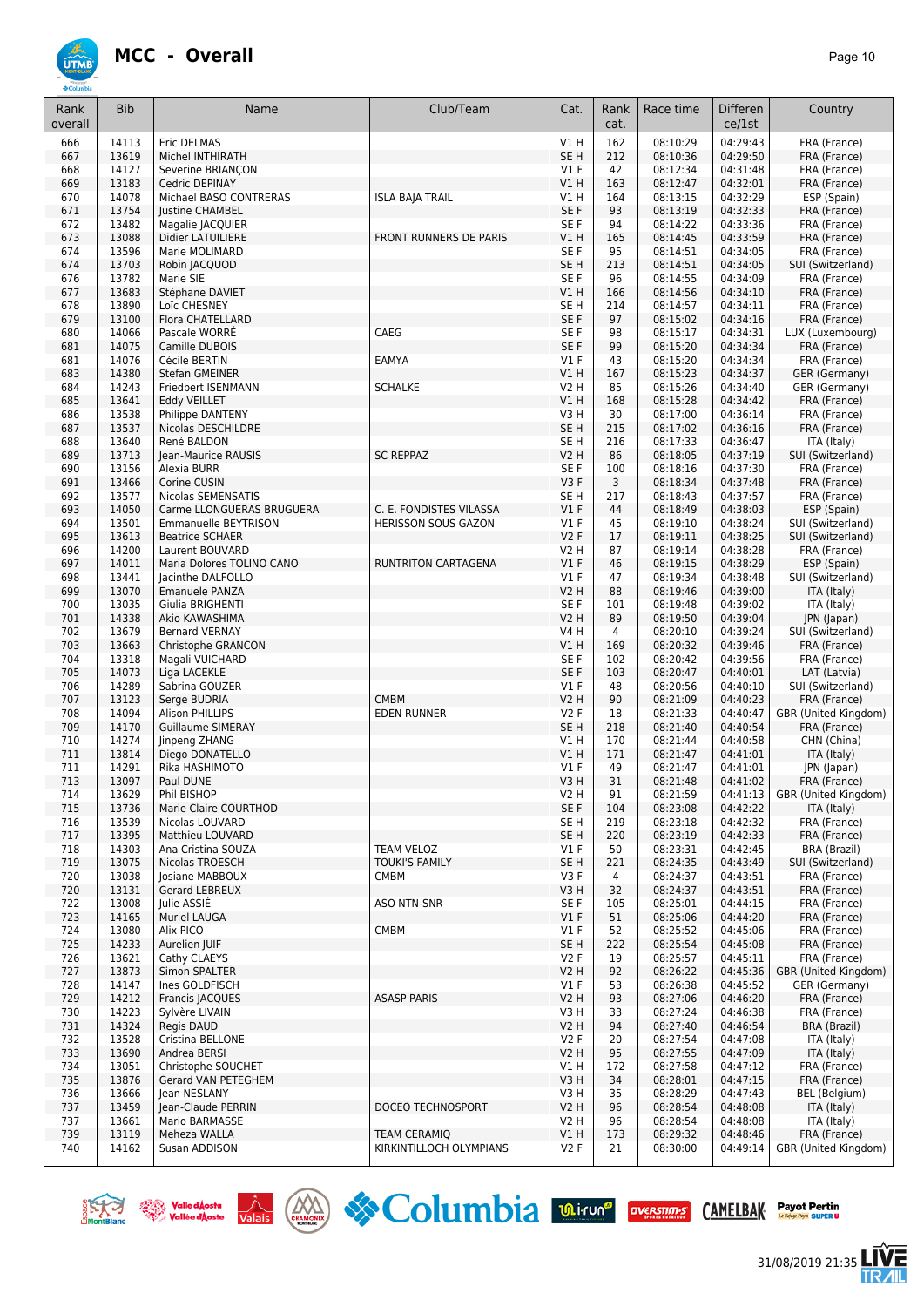

| Rank<br>overall | <b>Bib</b>     | Name                                                 | Club/Team                    | Cat.                           | Rank<br>cat. | Race time            | <b>Differen</b><br>ce/1st | Country                              |
|-----------------|----------------|------------------------------------------------------|------------------------------|--------------------------------|--------------|----------------------|---------------------------|--------------------------------------|
| 741             | 14240          | <b>Filippo CAVADINI</b>                              |                              | V2 H                           | 98           | 08:30:03             | 04:49:17                  | ITA (Italy)                          |
| 742             | 13824          | Gianluigi PISU                                       |                              | <b>V2 H</b>                    | 99           | 08:30:16             | 04:49:30                  | FRA (France)                         |
| 743             | 14319          | Dylan BURNET-SMITH                                   |                              | SE <sub>H</sub>                | 223          | 08:30:18             | 04:49:32                  | FRA (France)                         |
| 744<br>745      | 13681<br>13794 | lean Paul PROVOST<br>Paolo PETEY                     | <b>JEAN PELLISSIER SPORT</b> | V3H<br>V1 H                    | 36<br>174    | 08:30:19<br>08:30:56 | 04:49:33<br>04:50:10      | FRA (France)<br>ITA (Italy)          |
| 746             | 14065          | Nina STEIN                                           | TRIATLETHENSCHMIEDE WER      | SE F                           | 106          | 08:30:57             | 04:50:11                  | GER (Germany)                        |
| 747             | 13687          | Maxime DE BOSSCHÈRE                                  |                              | SE <sub>H</sub>                | 224          | 08:31:15             | 04:50:29                  | FRA (France)                         |
| 748             | 14238          | Quim ARPI ROCA                                       | TRAIL RUNNING GIRONA         | <b>V2 H</b>                    | 100          | 08:31:31             | 04:50:45                  | ESP (Spain)                          |
| 749             | 13734          | Isabelle DELITROZ                                    |                              | <b>V2F</b>                     | 22           | 08:31:35             | 04:50:49                  | SUI (Switzerland)                    |
| 750             | 13807          | Jean-Marcel DÉLITROZ                                 |                              | V <sub>2</sub> H               | 101          | 08:31:36             | 04:50:50                  | SUI (Switzerland)                    |
| 751             | 14119          | Clémence HENRY-SEVESTRE                              | <b>ITA</b>                   | SE F                           | 107          | 08:31:53             | 04:51:07                  | FRA (France)                         |
| 752             | 13442          | <b>Fabien DUCRET</b>                                 |                              | SE <sub>H</sub>                | 225          | 08:32:44             | 04:51:58                  | FRA (France)                         |
| 753             | 14140          | Sébastien HIRSCH                                     |                              | SE H                           | 226          | 08:32:53             | 04:52:07                  | FRA (France)                         |
| 753             | 14267<br>14262 | Jean-Emmanuel RODOCANACHI                            | <b>COURMAYEUR TRAILERS</b>   | <b>V2 H</b><br>SE <sub>H</sub> | 102<br>227   | 08:32:53<br>08:32:57 | 04:52:07<br>04:52:11      | FRA (France)                         |
| 755<br>756      | 14333          | Stefano CIANCI<br>Glenio GLÊNIO SPINI ARANTES        |                              | <b>V2 H</b>                    | 103          | 08:33:03             | 04:52:17                  | ITA (Italy)<br><b>BRA (Brazil)</b>   |
| 757             | 13886          | Sven CHIPCHASE                                       |                              | <b>V2 H</b>                    | 104          | 08:33:08             | 04:52:22                  | GBR (United Kingdom)                 |
| 758             | 13730          | <b>Hélène MARET</b>                                  |                              | $VI$ F                         | 54           | 08:33:50             | 04:53:04                  | SUI (Switzerland)                    |
| 758             | 13805          | Raphael LONFAT                                       |                              | V1 H                           | 175          | 08:33:50             | 04:53:04                  | SUI (Switzerland)                    |
| 760             | 13744          | Sophie SEBASTIAN                                     | AIX ATHLETISME               | SE F                           | 108          | 08:34:43             | 04:53:57                  | FRA (France)                         |
| 761             | 13826          | Andry SEBASTIAN                                      | <b>AIX ATHLE</b>             | SE <sub>H</sub>                | 228          | 08:34:44             | 04:53:58                  | FRA (France)                         |
| 762             | 13154          | <b>Chantal BRIDY</b>                                 | LES TROTTEURS                | <b>V2F</b>                     | 23           | 08:35:04             | 04:54:18                  | SUI (Switzerland)                    |
| 762             | 13160          | Véronique DORSAZ                                     | <b>LES TROTTEURS</b>         | V2 F                           | 23           | 08:35:04             | 04:54:18                  | SUI (Switzerland)                    |
| 762<br>765      | 13161<br>13598 | Marie Helene FAVRE                                   | LES TROTTEURS                | $VI$ F                         | 55<br>25     | 08:35:04<br>08:35:06 | 04:54:18<br>04:54:20      | SUI (Switzerland)<br>FRA (France)    |
| 766             | 14361          | <b>Helene MARBAIX</b><br>Marco Vinicio VILACA TORRES | <b>CMBM</b>                  | V2 F<br>V <sub>2</sub> H       | 105          | 08:35:19             | 04:54:33                  | <b>BRA (Brazil)</b>                  |
| 767             | 14208          | Akiko HAYAKAWA                                       | <b>HEART ATTACKERS</b>       | V2F                            | 26           | 08:36:19             | 04:55:33                  | JPN (Japan)                          |
| 768             | 14250          | Norishige HAYAKAWA                                   | <b>HEART ATTACKERS</b>       | <b>V2 H</b>                    | 106          | 08:36:20             | 04:55:34                  | JPN (Japan)                          |
| 769             | 13836          | <b>Florian ESCALLIER</b>                             |                              | SE <sub>H</sub>                | 229          | 08:36:56             | 04:56:10                  | FRA (France)                         |
| 770             | 14150          | <b>Bianca Lisa GIESELER</b>                          | <b>IVM TRAIL RUN</b>         | $VI$ F                         | 56           | 08:37:41             | 04:56:55                  | BRA (Brazil)                         |
| 771             | 13833          | Pierrick COMPOIS                                     |                              | ES <sub>H</sub>                | 20           | 08:37:44             | 04:56:58                  | FRA (France)                         |
| 772             | 14288          | Christelle GAUZET                                    |                              | SE F                           | 109          | 08:38:33             | 04:57:47                  | FRA (France)                         |
| 773             | 14068          | Ly DANH PRIBILE                                      |                              | $VI$ F                         | 57           | 08:38:34             | 04:57:48                  | FRA (France)                         |
| 774<br>775      | 14151<br>14354 | Ines GUBBA<br>Francis Andre SOSO                     | <b>INSPIRE</b>               | SE F<br>SE <sub>H</sub>        | 110<br>230   | 08:38:44<br>08:38:47 | 04:57:58<br>04:58:01      | URU (Uruguay)<br>BRA (Brazil)        |
| 776             | 13083          | Cecile MONOD                                         | <b>SEPAS IMPOSSIBLE</b>      | $VI$ F                         | 58           | 08:39:33             | 04:58:47                  | FRA (France)                         |
| 777             | 13556          | Silke KUCZERA                                        |                              | V1 F                           | 59           | 08:40:04             | 04:59:18                  | GER (Germany)                        |
| 777             | 13669          | <b>Yves BARBEY</b>                                   |                              | V1H                            | 176          | 08:40:04             | 04:59:18                  | SUI (Switzerland)                    |
| 779             | 13557          | Mathilde LAISNEY                                     | <b>WIDE AGENCY</b>           | $VI$ F                         | 60           | 08:40:32             | 04:59:46                  | FRA (France)                         |
| 780             | 14294          | Elsa JAUBERT                                         |                              | SE F                           | 111          | 08:40:33             | 04:59:47                  | FRA (France)                         |
| 780             | 14326          | Dominique DE VASCONCELOS                             |                              | SE <sub>H</sub>                | 231          | 08:40:33             | 04:59:47                  | FRA (France)                         |
| 782             | 13040<br>13882 | <b>Brigitte GAYET</b>                                | <b>COEUR DE RUNNEUSES</b>    | V3F                            | 5            | 08:40:57             | 05:00:11                  | FRA (France)                         |
| 783<br>784      | 13150          | Gilles ROBERT<br><b>Ester ALBERT</b>                 | CPA                          | V1 H<br>V3F                    | 177<br>6     | 08:41:11<br>08:41:30 | 05:00:25<br>05:00:44      | FRA (France)<br>AND (Andorra)        |
| 785             | 13553          | Lucie MICHELLOD                                      |                              | SE <sub>F</sub>                | 112          | 08:41:32             | 05:00:46                  | SUI (Switzerland)                    |
| 786             | 13552          | <b>Elodie VAILLANT</b>                               |                              | SE F                           | 113          | 08:41:51             | 05:01:05                  | FRA (France)                         |
| 787             | 13329          | Nicolas GACHET                                       |                              | SE <sub>H</sub>                | 232          | 08:41:52             | 05:01:06                  | FRA (France)                         |
| 788             | 13039          | Pascale MOLLA                                        |                              | <b>V2F</b>                     | 27           | 08:42:09             | 05:01:23                  | FRA (France)                         |
| 789             | 14307          | Kaori KOBAYASHI                                      |                              | SE F                           | 114          | 08:42:12             | 05:01:26                  | JPN (Japan)                          |
| 790             | 14224          | Frédéric MARCO                                       |                              | <b>V2 H</b>                    | 107          | 08:42:18             | 05:01:32                  | FRA (France)                         |
| 791             | 13766          | <b>Catherine MATHER</b>                              |                              | V2F                            | 28           | 08:42:30             | 05:01:44                  | GBR (United Kingdom)                 |
| 792<br>793      | 13897<br>14089 | <b>Lionel TARDY</b><br>Emma WINTER                   | AHSA<br><b>EDEN RUNNERS</b>  | V2 H<br>SE F                   | 108<br>115   | 08:42:44<br>08:42:59 | 05:01:58<br>05:02:13      | FRA (France)<br>GBR (United Kingdom) |
| 793             | 14102          | Justine CARRUTHERS                                   |                              | $VI$ F                         | 61           | 08:42:59             | 05:02:13                  | GBR (United Kingdom)                 |
| 795             | 13581          | Toma BONOMI                                          |                              | SE H                           | 233          | 08:43:11             | 05:02:25                  | SUI (Switzerland)                    |
| 796             | 14189          | Takaaki ONO                                          |                              | V3H                            | 37           | 08:43:22             | 05:02:36                  | JPN (Japan)                          |
| 797             | 13649          | Patrik SPATHON                                       | THE SKI LOCKER               | SE H                           | 234          | 08:44:33             | 05:03:47                  | SWE (Sweden)                         |
| 798             | 14376          | BELKHIR BELHADDAD                                    |                              | <b>V2 H</b>                    | 109          | 08:44:43             | 05:03:57                  | FRA (France)                         |
| 799             | 13660          | <b>Bernard LAVILLAT</b>                              | <b>CAF ANNECY</b>            | V4 H                           | 5            | 08:44:46             | 05:04:00                  | FRA (France)                         |
| 800<br>801      | 13497          | Florence MABBOUX                                     | <b>SPAC</b><br>CAF Chamonix  | $VI$ F<br>V4 H                 | 62           | 08:45:36             | 05:04:50                  | FRA (France)                         |
| 802             | 14257<br>14312 | Raymond BAUDOIN<br>Pedro ESTEVE ROMERO               | <b>RSEA</b>                  | V2 H                           | 6<br>110     | 08:46:21<br>08:46:37 | 05:05:35<br>05:05:51      | FRA (France)<br>ESP (Spain)          |
| 803             | 13092          | Anna KIRKMAN                                         | 4VALLEES4SAISONS.COM         | $VI$ F                         | 63           | 08:46:47             | 05:06:01                  | GBR (United Kingdom)                 |
| 804             | 14237          | Tim MARTLAND                                         | LYMM RUNNERS                 | <b>V2 H</b>                    | 111          | 08:46:57             | 05:06:11                  | GBR (United Kingdom)                 |
| 805             | 14235          | Pierre LEVASSEUR                                     | <b>CMBM</b>                  | <b>V2 H</b>                    | 112          | 08:47:12             | 05:06:26                  | FRA (France)                         |
| 806             | 13628          | Olivier UDRIOT                                       |                              | V1H                            | 178          | 08:48:53             | 05:08:07                  | SUI (Switzerland)                    |
| 807             | 14187          | Hao LIU                                              |                              | SE F                           | 116          | 08:49:22             | 05:08:36                  | CHN (China)                          |
| 808             | 13505          | Annick FINK                                          |                              | V2F                            | 29           | 08:49:24             | 05:08:38                  | SUI (Switzerland)                    |
| 808<br>810      | 13809<br>14253 | <b>Hubert FINK</b><br>Chen Fook TAN                  | HORNBILL PACESETTERS RU      | V2 H<br>SE <sub>H</sub>        | 113<br>235   | 08:49:24<br>08:49:35 | 05:08:38<br>05:08:49      | SUI (Switzerland)<br>MAS (Malaysia)  |
| 811             | 13121          | Thierry VANDERBREETSTRAETEN                          |                              | V2 H                           | 114          | 08:49:44             | 05:08:58                  | BEL (Belgium)                        |
| 812             | 13081          | Chencheng HUANG                                      |                              | SE F                           | 117          | 08:50:50             | 05:10:04                  | CHN (China)                          |
| 813             | 13134          | Clément ROUSSEAU                                     |                              | SE H                           | 236          | 08:51:05             | 05:10:19                  | FRA (France)                         |
| 814             | 13848          | <b>Edouard BRUCHEZ</b>                               |                              | SE <sub>H</sub>                | 237          | 08:51:11             | 05:10:25                  | FRA (France)                         |
| 814             | 13870          | Rob MATHER                                           |                              | V <sub>2</sub> H               | 115          | 08:51:11             | 05:10:25                  | GBR (United Kingdom)                 |











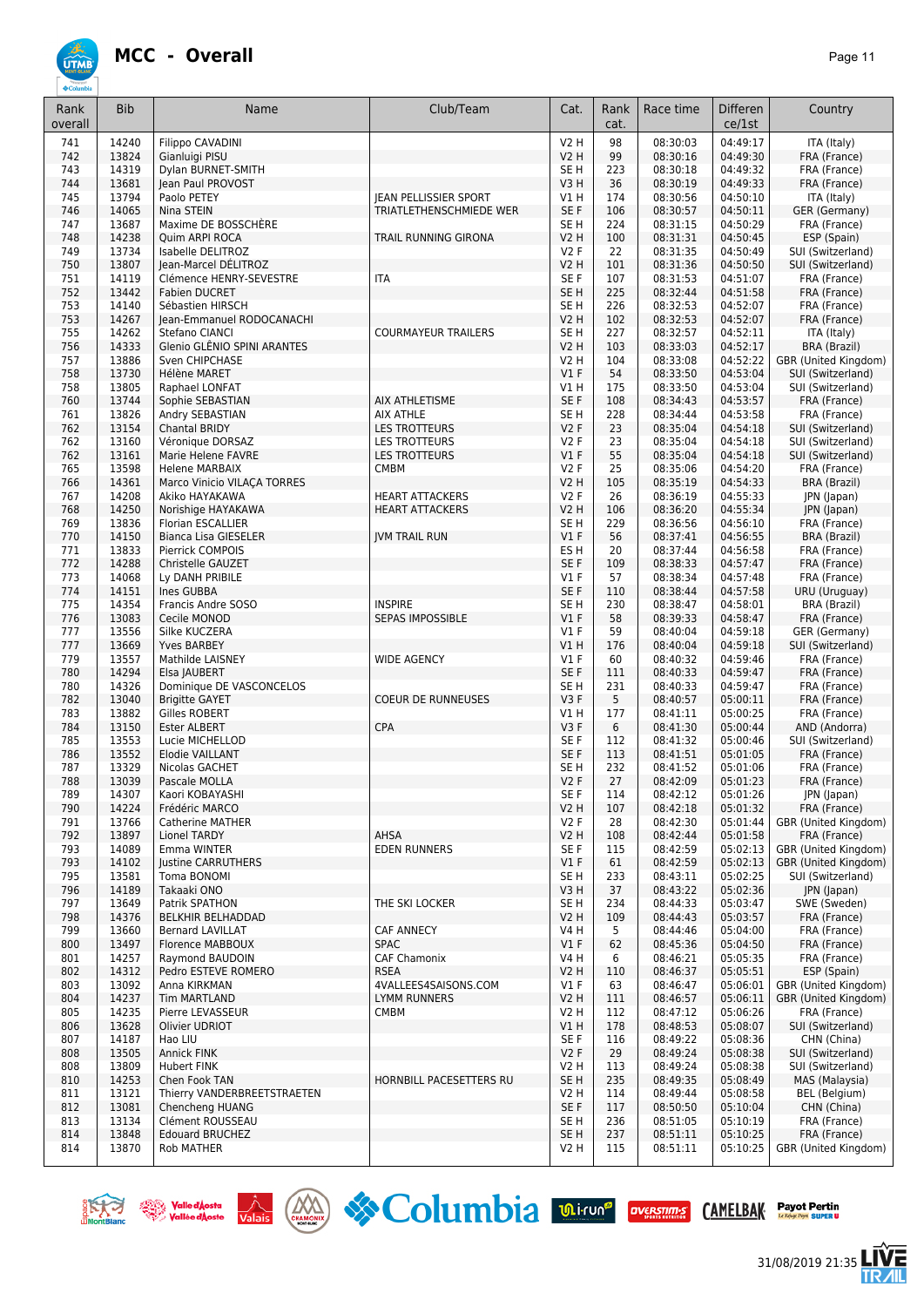

| Rank<br>overall | <b>Bib</b>     | Name                                        | Club/Team                   | Cat.                      | Rank<br>cat.   | Race time            | <b>Differen</b><br>ce/1st | Country                                                  |
|-----------------|----------------|---------------------------------------------|-----------------------------|---------------------------|----------------|----------------------|---------------------------|----------------------------------------------------------|
| 816             | 13825          | Pierre Olivier PROUHEZE                     |                             | V1H                       | 179            | 08:51:23             | 05:10:37                  | FRA (France)                                             |
| 817             | 14322          | Luciana COUTO                               |                             | V1H                       | 180            | 08:52:01             | 05:11:15                  | <b>BRA</b> (Brazil)                                      |
| 818             | 14007          | Gilberto TOIGO                              |                             | V2F                       | 30             | 08:52:02             | 05:11:16                  | BRA (Brazil)                                             |
| 819             | 14284          | Sophie DUCROS                               |                             | SE F                      | 118            | 08:52:24             | 05:11:38                  | FRA (France)                                             |
| 820<br>821      | 14149<br>14309 | Julie VUILLON<br><b>Guy ECUYER</b>          | <b>OMNISPORTS TRELEX</b>    | SE F<br>V3H               | 119<br>38      | 08:52:31<br>08:53:46 | 05:11:45<br>05:13:00      | FRA (France)<br>SUI (Switzerland)                        |
| 822             | 14116          | Victoria GARNETT                            |                             | SE F                      | 120            | 08:54:33             | 05:13:47                  | GBR (United Kingdom)                                     |
| 823             | 14241          | Matthew HOUGHTON                            |                             | SE <sub>H</sub>           | 238            | 08:55:32             | 05:14:46                  | GBR (United Kingdom)                                     |
| 824             | 13708          | Laurent RENAUD                              |                             | <b>V2 H</b>               | 116            | 08:55:38             | 05:14:52                  | FRA (France)                                             |
| 825             | 13712          | Michel QUEY                                 |                             | V2 H                      | 117            | 08:55:39             | 05:14:53                  | FRA (France)                                             |
| 826             | 13828          | William LEVENT                              |                             | <b>V2 H</b>               | 118            | 08:56:05             | 05:15:19                  | FRA (France)                                             |
| 827             | 13169          | Micaela RISSO                               |                             | SE F                      | 121            | 08:56:38             | 05:15:52                  | ITA (Italy)                                              |
| 827             | 13196          | Luis Oscar RISSO                            |                             | V3H                       | 39             | 08:56:38             | 05:15:52                  | ITA (Italy)                                              |
| 829<br>830      | 13755<br>14206 | Solenn LAUGAUDIN<br>Joanilia SILVA          |                             | SE F<br>SE F              | 122<br>123     | 08:56:41<br>08:57:00 | 05:15:55<br>05:16:14      | FRA (France)                                             |
| 831             | 14134          | Edgars KUGENIEKS                            | <b>RIEKSTI</b>              | SE <sub>H</sub>           | 239            | 08:57:08             | 05:16:22                  | BRA (Brazil)<br>LAT (Latvia)                             |
| 832             | 14296          | Marta ALVAREZ                               | <b>RUNNERS XTREM</b>        | $VI$ F                    | 64             | 08:58:45             | 05:17:59                  | ARG (Argentina)                                          |
| 833             | 13107          | Lloyd PITIOT                                |                             | SE <sub>H</sub>           | 240            | 08:58:46             | 05:18:00                  | FRA (France)                                             |
| 833             | 14153          | Cecilia ALVAREZ                             | <b>RUNNERS XTREM</b>        | $VI$ F                    | 65             | 08:58:46             | 05:18:00                  | ARG (Argentina)                                          |
| 835             | 13685          | David WREFORD                               |                             | V2 H                      | 119            | 08:58:48             | 05:18:02                  | GBR (United Kingdom)                                     |
| 836             | 14375          | Matthieu SCHEGG                             |                             | <b>V2 H</b>               | 120            | 08:59:05             | 05:18:19                  | FRA (France)                                             |
| 837             | 13178          | Lemonnier CEDRIC                            |                             | V1 H                      | 181            | 08:59:17             | 05:18:31                  | FRA (France)                                             |
| 838<br>839      | 14292<br>14185 | Amanda HOENINGHAUSEN<br>Casey ROLIG         |                             | SE F<br>SE <sub>H</sub>   | 124<br>241     | 08:59:57<br>09:00:03 | 05:19:11<br>05:19:17      | <b>USA (United States)</b><br><b>USA (United States)</b> |
| 840             | 14247          | Sander MOULIN                               |                             | SE <sub>H</sub>           | 242            | 09:00:05             | 05:19:19                  | <b>BEL</b> (Belgium)                                     |
| 841             | 14293          | Teagen HOENINGHAUSEN                        |                             | SE F                      | 125            | 09:00:41             | 05:19:55                  | USA (United States)                                      |
| 842             | 13718          | Nicolas MARINI                              |                             | SE <sub>H</sub>           | 243            | 09:01:10             | 05:20:24                  | FRA (France)                                             |
| 843             | 13636          | Klara PERSSON                               |                             | SE F                      | 126            | 09:01:24             | 05:20:38                  | SWE (Sweden)                                             |
| 844             | 14085          | <b>Fabrice PERRIN</b>                       |                             | V1H                       | 182            | 09:01:30             | 05:20:44                  | FRA (France)                                             |
| 844             | 14321          | Anthony COURTIN                             |                             | SE <sub>H</sub>           | 244            | 09:01:30             | 05:20:44                  | FRA (France)                                             |
| 846             | 13111          | Daniel EMERY                                | ST-MAUGYM                   | V4 H                      | $\overline{7}$ | 09:01:50             | 05:21:04                  | SUI (Switzerland)                                        |
| 847             | 13587          | Deborah TIZZONI                             |                             | SE F                      | 127            | 09:02:04             | 05:21:18                  | FRA (France)                                             |
| 847<br>849      | 13881<br>14226 | Samuel DECORZENT<br>Manel PULIDO            |                             | SE <sub>H</sub><br>VIH    | 245<br>183     | 09:02:04<br>09:02:18 | 05:21:18<br>05:21:32      | FRA (France)<br>ESP (Spain)                              |
| 849             | 14230          | Josep SUADES                                | <b>ELS XULIUS</b>           | <b>V2 H</b>               | 121            | 09:02:18             | 05:21:32                  | ESP (Spain)                                              |
| 851             | 14203          | Xavier BARRADO VIRGILI                      | <b>ELS XULIUS</b>           | VIH                       | 184            | 09:02:20             | 05:21:34                  | ESP (Spain)                                              |
| 852             | 14259          | Valentino ZATTA                             | <b>LIMENA RUN</b>           | <b>V2 H</b>               | 122            | 09:02:21             | 05:21:35                  | ITA (Italy)                                              |
| 853             | 14255          | Roberto FABRIS                              | <b>LIMENA RUN</b>           | <b>V2 H</b>               | 123            | 09:02:22             | 05:21:36                  | ITA (Italy)                                              |
| 854             | 14272          | Carlos Francisco RANGEL VELAZQUEZ           | <b>RV TEAM</b>              | V1H                       | 185            | 09:02:26             | 05:21:40                  | MEX (Mexico)                                             |
| 855             | 13167          | <b>Gil MORIN</b>                            | <b>COEUR DE RUNNEUSES</b>   | V3F                       | $\overline{7}$ | 09:02:59             | 05:22:13                  | FRA (France)                                             |
| 856<br>857      | 13049<br>14174 | Cathy FABRY                                 | <b>CMBM</b>                 | V2F<br>SE F               | 31<br>128      | 09:03:30<br>09:05:02 | 05:22:44<br>05:24:16      | FRA (France)<br>THA (Thailand)                           |
| 858             | 13316          | Wanwisa WANICHVISITGUL<br>Marielle DELETRAZ | TEAM TRIANDINE TRAIL        | V2F                       | 32             | 09:06:30             | 05:25:44                  | FRA (France)                                             |
| 858             | 13403          | <b>Isabelle RICHARD</b>                     | <b>TEAM TRIANDINE TRAIL</b> | V1F                       | 66             | 09:06:30             | 05:25:44                  | FRA (France)                                             |
| 860             | 13696          | Sébastien THETAZ                            |                             | V1 H                      | 186            | 09:06:32             | 05:25:46                  | SUI (Switzerland)                                        |
| 861             | 13839          | Georges ROCHE                               |                             | V1 H                      | 187            | 09:07:41             | 05:26:55                  | FRA (France)                                             |
| 862             | 13592          | Alexandra PASQUIER                          |                             | SE F                      | 129            | 09:07:42             | 05:26:56                  | FRA (France)                                             |
| 863             | 13701          | Stéphane PISELLI                            |                             | V1H                       | 188            | 09:07:45             | 05:26:59                  | FRA (France)                                             |
| 864             | 13544          | Alexandra VACHOUX                           |                             | SE F<br>SE F              | 130            | 09:08:47             | 05:28:01                  | FRA (France)                                             |
| 865<br>866      | 13722<br>13672 | Sophie RAMA<br>Manuel Maria BENITEZ ABRIO   |                             | SE H                      | 131<br>246     | 09:09:42<br>09:10:04 | 05:28:56<br>05:29:18      | SUI (Switzerland)<br>ESP (Spain)                         |
| 867             | 14302          | Carmen ROMANILLOS                           |                             | SE F                      | 132            | 09:10:33             | 05:29:47                  | BRA (Brazil)                                             |
| 868             | 14277          | Guilherme GRAF                              |                             | SE H                      | 247            | 09:10:34             | 05:29:48                  | <b>BRA (Brazil)</b>                                      |
| 869             | 13579          | Jean NICOLLERAT                             |                             | V1 H                      | 189            | 09:10:45             | 05:29:59                  | SUI (Switzerland)                                        |
| 870             | 13670          | Christophe MANGARD                          |                             | V2 H                      | 124            | 09:11:01             | 05:30:15                  | FRA (France)                                             |
| 871             | 13099          | Stefane MONTI                               |                             | V1H                       | 190            | 09:11:31             | 05:30:45                  | SUI (Switzerland)                                        |
| 872             | 13601          | Christine CAPPI<br>Nicolas PETAY            |                             | V3F                       | 8              | 09:12:46             | 05:32:00                  | SUI (Switzerland)<br>FRA (France)                        |
| 873<br>874      | 13655<br>14297 | Danielle MCAFEE                             |                             | SE <sub>H</sub><br>$VI$ F | 248<br>67      | 09:14:00<br>09:14:02 | 05:33:14<br>05:33:16      | <b>USA (United States)</b>                               |
| 875             | 13504          | Stéphanie BRES                              |                             | $VI$ F                    | 68             | 09:14:56             | 05:34:10                  | FRA (France)                                             |
| 876             | 13714          | Philippe ROS-SANCHEZ                        |                             | V1 H                      | 191            | 09:14:57             | 05:34:11                  | FRA (France)                                             |
| 877             | 13620          | Loïc TROLLIET                               |                             | SE <sub>H</sub>           | 249            | 09:15:39             | 05:34:53                  | FRA (France)                                             |
| 878             | 13861          | Timothy CROSS                               |                             | V1H                       | 192            | 09:15:47             | 05:35:01                  | GBR (United Kingdom)                                     |
| 879             | 13180          | Jocelyn CLEVY                               | Saint-Gervais Mont-Blan     | SE <sub>H</sub>           | 250            | 09:16:27             | 05:35:41                  | FRA (France)                                             |
| 880             | 13710          | Jean Marc PERREAUT                          |                             | V2 H                      | 125            | 09:17:25             | 05:36:39                  | FRA (France)                                             |
| 881<br>882      | 13768<br>13765 | Catherine PERREAUT<br>Françoise FRANCO-REY  |                             | V2F<br>V2F                | 33<br>34       | 09:17:26<br>09:17:37 | 05:36:40<br>05:36:51      | FRA (France)<br>FRA (France)                             |
| 883             | 13723          | Marie BOSSU                                 |                             | SE F                      | 133            | 09:17:47             | 05:37:01                  | FRA (France)                                             |
| 884             | 13823          | Damien BUTAEYE                              |                             | SE H                      | 251            | 09:17:51             | 05:37:05                  | FRA (France)                                             |
| 885             | 13404          | Tina PEDERSEN                               |                             | $VI$ F                    | 69             | 09:18:13             | 05:37:27                  | SWE (Sweden)                                             |
| 886             | 13567          | Benedicte SOUDAN                            | <b>CMBM</b>                 | $VI$ F                    | 70             | 09:19:01             | 05:38:15                  | FRA (France)                                             |
| 887             | 13689          | Raoul CAVORSIN                              |                             | V1H                       | 193            | 09:19:25             | 05:38:39                  | ITA (Italy)                                              |
| 888             | 13648          | Christian CAVORSIN                          |                             | V1 H                      | 194            | 09:19:26             | 05:38:40                  | ITA (Italy)                                              |
| 889<br>890      | 13562<br>13702 | Jeanclaude CAVORSIN<br>Matthieu DIMPRE      |                             | <b>V2 H</b>               | 126<br>195     | 09:19:27             | 05:38:41                  | ITA (Italy)                                              |
|                 |                |                                             |                             | V1 H                      |                | 09:19:31             | 05:38:45                  | FRA (France)                                             |